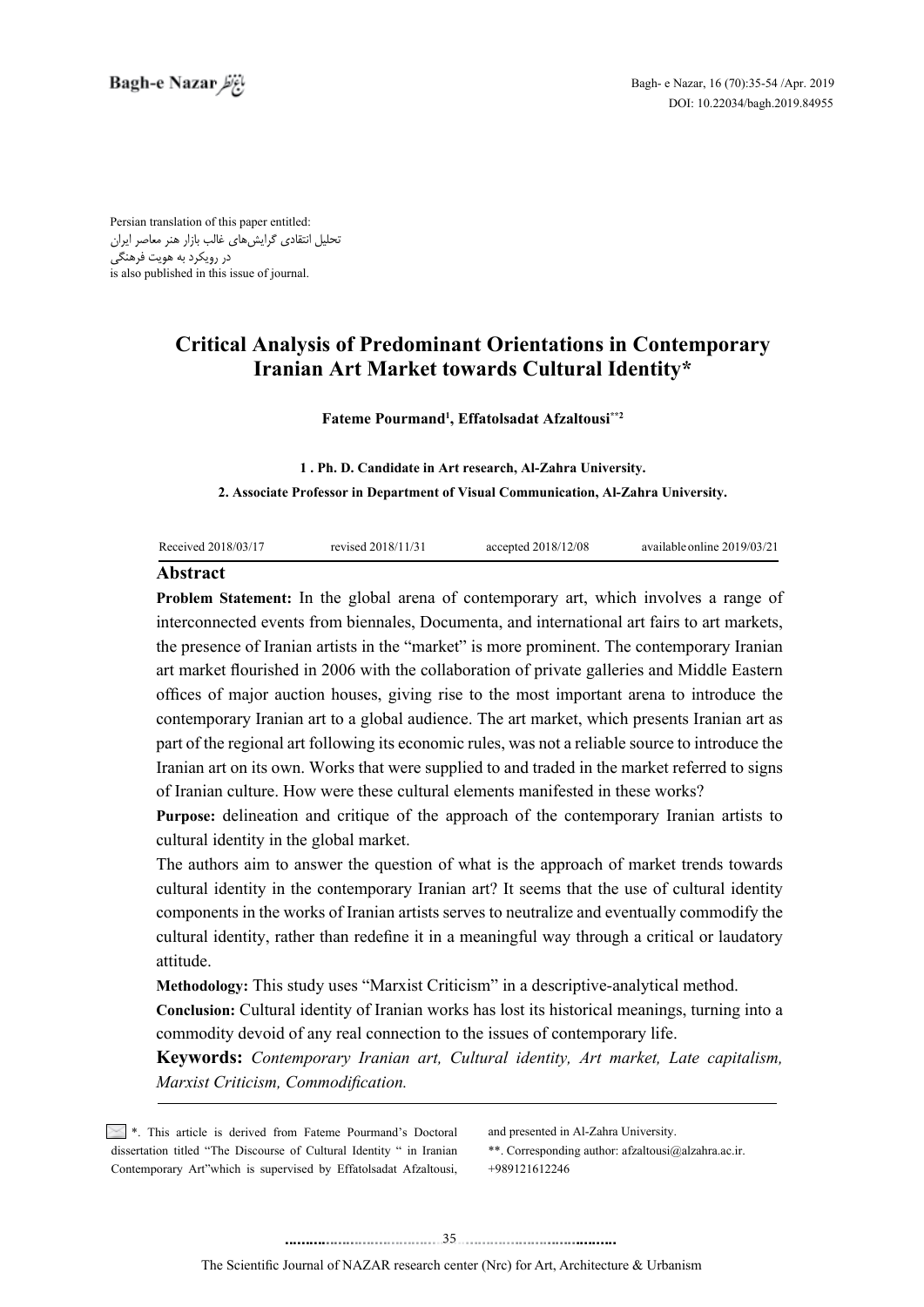## **Introduction and Problem Statement**

The global arena of art as a whole with its range of different events from biennales of major cities of the world, 5-yearly Documenta in Germany, Skulptur Projekte Münster, and international art fairs to major art auctions and similar markets, is generally not a hub to host contemporary Iranian art. It is undeniable that all areas of the contemporary art are interconnected, and that the most glamorous art events are more or less tied to economic events. However, the manifestation of the "international" in Iran's contemporary art is mostly limited to exhibitions, auction houses, and market events. The contemporary Iranian art has a very limited presence in independent events that showcase the most exquisite artistic expression achievements to a global audience. The reasons for this phenomenon can be the subject of future studies along with the question that for shortage of decent artworks, how much are the governments and official authorities responsible and what problems have the external factors created. However, the "marketability" of contemporary Iranian art calls for close examination of the approach of Iranian artists.

Artworks that have found their way to auctions are generally associated with signs of Iranian culture, which sets them apart from similar works. How are components such as traditional art motifs, Iranian/ Arabic calligraphy, social events and incidents of the Iranian society, and other elements associated with the Iranian cultural identity<sup>1</sup> reflected in these works? Does their involvement in contemporary works indicate a reflexive interpretation and attitude, relating to contemporary issues, or do they have other functions? Most of the contemporary Iranian artworks that are traded in Middle East markets include paintings and after that sculpting works. Therefore, the commodification of these works is initially aggravated by the Middle East financial market policy, which continues to focus on the classical media<sup>2</sup> of artistic expression or objects that sell better<sup>3</sup>. The most prominent works in this market often represent the elements of cultural identity under the influence of formal and expired modernist trends or fruitless postmodernist strategies and compositions. The Iranian artworks seem to have lost the dynamism that the contemporary time deserves. "The word "contemporary" has always meant more than just the plain and passing present.  $\dots$ ] We would see, then, that contemporaneity consists precisely in the constant experience of radical disjuncture of perception, mismatching ways of seeing and valuing the same world, in the actual coincidence of asynchronous temporalities, in the jostling contingency of various cultural and social multiplicities, all thrown together in ways that highlight the fast-growing inequalities within and between them.  $[\dots]$  In contemporaneity periodization is impossible. This suggests that the only potentially permanent thing about this state of affairs is that its impermanence may last forever." (Smith, 2006). More so than being an effective expression of serious concerns, or reflecting this time and life's unsustainable features, contemporaneity for Iranian artists is "fixed" and limited to experimenting with different forms, motifs, letters, mixed styles, and finally presentation of a plain image of social issues; It seems that these are in fact the qualities that makes them highly marketable and reinforces their status in the market.

This study aims to delineate the approach of prominent artists in the market toward cultural identity by analyzing and critiquing their works. Therefore, the study population includes works produced by top artists involved in the contemporary Iranian art market. The data sourced from Christie's auction house, as a major part (institution) of international art market, provided the basis for selection of artworks<sup>4</sup>. "The contemporary art market can be classified as either primary or secondary market. The primary market is where buyers, collectors, or dealers purchase works of art directly from artists or certain people, whereas in the secondary market, works are traded through auction. Each market represents different characteristics, however, in general, moving from the primary to the secondary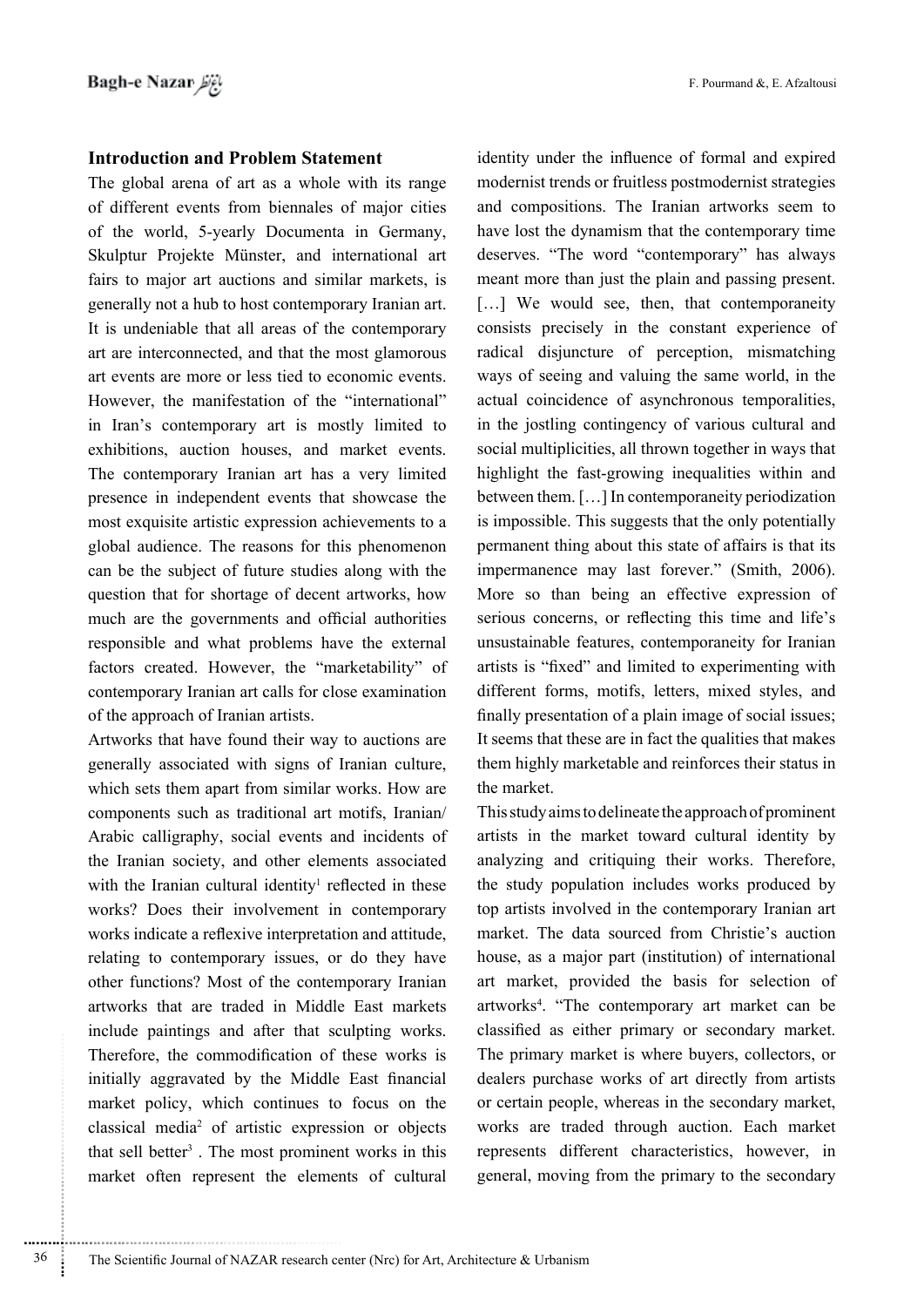market, the "artist's reputation and the economic value" of the artworks increase simultaneously"  $(Zorloni, 2016: 69)$ .

According to the query result using the three filters of " $21st$  Century" (2000s), "Iran" and "contemporary" on Christie's website, 291 Iranian works were found from 67 artists. Top artists included: 1. Farhad Moshiri (33 works), 2. Reza Derakshani (18 works) 3. Afshin Pirhashemi (10 works) 4. Parviz Tanavoli (9 works) 5. Mohammed Ehsai (8 works) 6. Ali Banisadr (7 works) 7. Rokni Haerizadeh (7 works) 8. Koorosh Shishegaran (7 works) 9. Nasrollah Afjehei (7 works) 10. Golnaz Fathi (6 works) 11. Abbas Kiarostami (6 works) 12. Shirazeh Houshiary<sup>5</sup> (5 works) 13. Shadi Ghadirian (5 works) 14. Sara Rahbar (5 works) 15. Shirin Neshat (5 works). Meanwhile, the most expensive works belonged to: Tanavoli, Moshiri, Ehsai, Pirhashemi, and Banisadr. These artists have secured a large part of the contemporary Iranian market for themselves, and other artists generally have fewer and less expensive works, who either follow the style of great artists or their different approach plays no significant role in the market position and orientation. Furthermore, the presence of great names such as Kiarostami, who is well-known in the world of cinema, shows the profitable intentions of this market and making money off of personal reputation. Regardless of the unique characteristics of the works of different artists, their approach can be efficiently analyzed through description and classification of their works into specific artistic expression orientations. From among diverse orientations that make up the contemporary Iranian art identity, formalism, pop, and attention to socio-political topics are more serious and widespread in the market.

## **Framework Theoretical**

In its critical analysis of market trends or orientations for contemporary Iranian art, this study focuses on criticism of capitalism following the Marxist critical tradition. "The neo-Marxists were keen to demonstrate how the forces of capitalism were at the

heart of contemporary cultural shifts" (Smith, 2004: 351). Frederic Jameson is one of the most prominent figures in this critical approach. "Jameson's critical theory, similar to Adorno, is based on rejection of: First, the late capitalist system that is becoming increasingly totalitarian, and, second, postmodern ideologies that legitimize this system  $\left[ \ldots \right]$  the key in Jameson's idea is his emphasis on "globalization" and "commodification" (Milner  $\&$  Browitt, 2015). Jameson, however, repeatedly reminds us that by postmodernism his focus is mostly "historical" rather than stylistic (Roberts, 2007: 183). Accordingly, postmodernism is neither a distinct style, nor a specific set of themes, rather a kind of special social relation between art and capitalism. In a nutshell, postmodernism is the selfsame modernism devoid of its liberating and avant-garde roles (Milner  $\&$ Browitt, 2015).

"What has happened is that aesthetic production today has become integrated into commodityproduction generally: the frantic economic urgency of seeming goods, at ever greater rates of turnover, producing fresh waves of ever more novelnow assigns an increasingly essential structural function and position to aesthetic innovation and experimentation." (Jameson, 2007: 7).

Jameson points to awareness of 'reification' and 'commodification', which dominate our culture today, as a key condition for proper understanding of our surrounding world (Roberts, 2007). Reification operates in two ways: one is the way in which capitalism defines everything in commodity terms because everything has an exchange value, an amount of money for which it can be bought or sold. Here, an object, i.e. money, is of prime importance (including human beings and the quality of their existence), and, according to Jameson's interpretation, this process involves "the substitution for human relations of thing-like ones" such as money (Ibid:  $55-56$ ). [Therefore] the factor protecting the postmodern late capitalism is, ultimately, not culture in terms of normative value system, but a market (Milner & Browitt, 2015) In this situation, art works,

.......... ....... ........ ........... ...... ....... ........ .......... ...........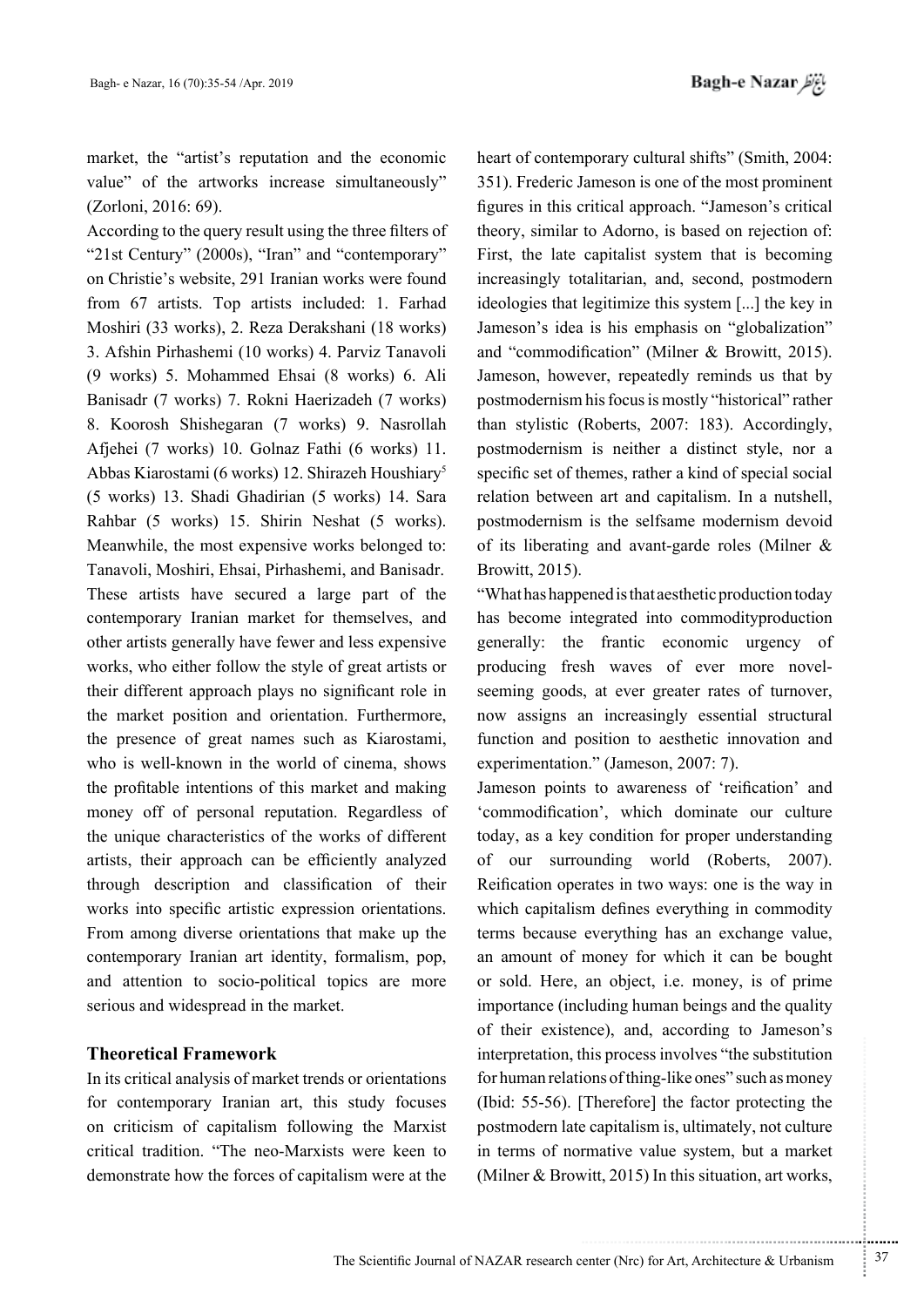similar to other cultural products, finds a commodity and thing-like property, and targets the market, rather than exerting influential social effects.

In the situation where late capitalism transforms everything into commodities, what are the functions of artworks with different national or cultural streaks? Antonio Negri and Michael Hardt, contemporary Marxist theorists, focus on the critical keyword of "difference", and its role in the structure of new global market.

They argue that the ideology of the world market has always been the anti-foundational and antiessentialist discourse par excellence. Circulation, mobility, diversity, and mixture are its very conditions of possibility. Trade brings differences together and the more the merrier! Differences (of commodities, populations, cultures, and so forth) seem to multiply infinitely in the world (Negri & Hardt, 2012; 24). We certainly agree with those contemporary theorists, such as David Harvey and Fredric Jameson, who see postmodernity as a new phase of capitalist accumulation and commodification that accompanies the contemporary realization of the world market. The global politics of difference established by the world market is defined not by free play and equality. but by the imposition of new hierarchies, or really by a constant process of hierarchization. Postmodernist and postcolonialist theories are really sentinels that signal this passage in course, and in this regard are indispensable. (Ibid: 228-229).

Therefore, "cultural difference" in artistic production provides an opportunity to create a new market with its own customers. For auction houses such as Christie's (headquartered in London) and Sotheby's (headquartered in New York), the current phase of globalization has opened up dazzling business prospects. Today, each of these two mega-scale actors has 85–90 offices in about 40 countries and nearly every continent (Sevänen, 2018: 25; Alexander & Bowler, 2014: 6). Christie's in 2006, Sotheby's in 2007 and Bonhams in 2008, launched their first Middle East sales in central Dubai, the richest and most money-making city in the region,

38

which was received warmly and the prices were higher than estimated (Eshghi, 2011). "The boom in the Middle Eastern sales [...] was the ideal time for Western auction houses to invest in the country where wealthiest people in the world live and get them involved in the art world. [...] Even though high prices decreased after the booming period, demand for this market rapidly increased and locals also started collecting artworks more than ever" (Foroutani, 2015: 3-4). A part of the customers see buying artworks merely as a mean to secure their capital, which is a usual practice in art market transactions around the world. Kangsan Lee, refers to the Far East art market (China and Korea) and stresses that "neoliberal marketization attracted a new group of art buyers who did not necessarily know or value the conventional aesthetic or cultural standards but were heavily depended on market valuation. In other words, marketization not only increased general attention on new markets with resources, but it also attracted new buyers with little or no experience" (Lee, 2018: 80).

It seems that the top works of contemporary Iranian artists in the Middle East market are no exception to the principle of demonstrating cultural differences. Assuming that cultural identity in Iranian works is in line with commodification, this study attempts to analyze the approaches and methods of artistic expression in these works that have contributed to the process of commodification. Accordingly, the critical approach to the analysis of selected works is derived from Marxist criticism (for critique of commodification). "Marxist criticism analyses literature in terms of the historical conditions which produce it; and it needs, similarly, to be aware of its own historical conditions" (Eagleton, 2004: 21). Therefore, dominant contemporary Iranian art trends are also evaluated in terms of their historical status and function in their contemporaneity.

### **Literature Review**

most of critical scholars consider who consider commodification as one of the most complicated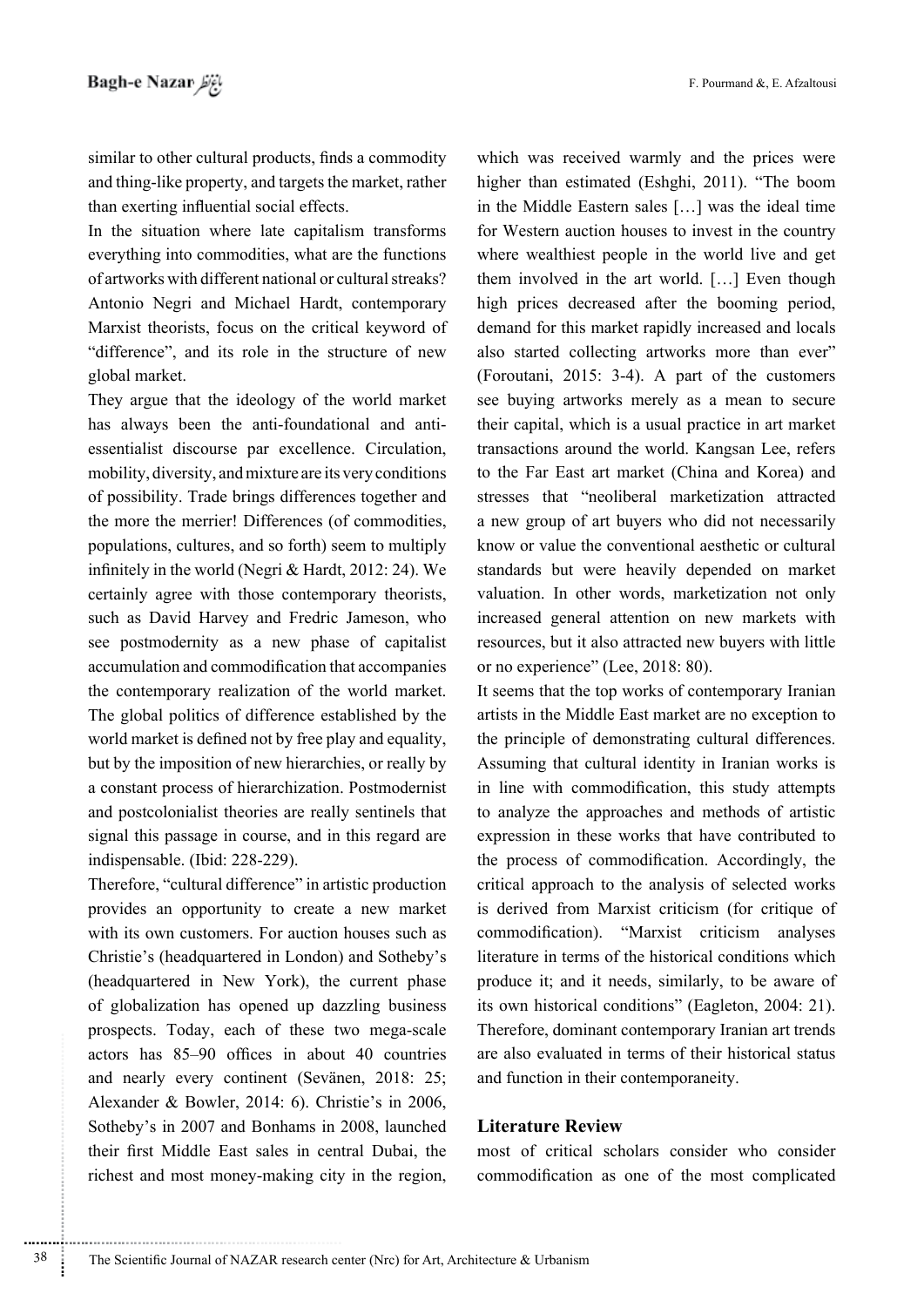and enduring issues of contemporary culture. In "Culturalization of the Economy and the Artistic Qualities of Contemporary Capitalism", Juhana Venäläinen argues that the unknown fate of art and culture against contemporary pressure from capitalism is a recurring concern in both academic and public discussions. The term "creative economy" marks the beginning of a process wherein art and culture increasingly surrender to the logic of economy.

In his 2018 study "The Neoliberal Marketization of Global Contemporary Visual Art Worlds: Changes in Valuation and the Scope of Local and Global Markets", Kangsan Lee relies on two economic indicators, *i.e.* commensuration and financialization, to argue how the globalized art is deeply influenced by the norms and activities of the global capitalist economy or, overall, the neoliberal marketization forces. In her 2018 study "Art, Markets, and Society: Insights and Reflections on Contemporary Art", Ilaria Riccioni ask such questions as: "To which extent do the markets influence art production and creativity in art? Is it true that art is nowadays merely the result of a managed cultural project? Can the artist really become a "worker" inside the capitalist cultural machine, or is there still a difference between artistic creation and the industrial-capitalist creation of art? The author points out that the current marketization of art worlds has led to a growing alienation of artists from their own works."

Commodification of ethnicity or cultural identity has been discussed in critical tourism studies, anthropology, and postcolonial studies. "Ethnicity, Inc" by Jean Comaroff and John Comaroff is a rich resource on the subject that points to boundlessness of commodification, asking the pressing question: Wherein lies the future of ethnicity? Roberts Shepherd's 2002 "Commodification, Culture and Tourism" argues that an acceptance of a cause and effect relationship between tourism and cultural commodification requires an acceptance of the problematic notion of 'authenticity'; A concept that post-colonial theorists, including Homi Bhabha, have been struggling to oppose through an alternative: "hybridity".

Jean Fisher, a post-colonial art critic, in "The Syncretic Turn, Cross-cultural Practices in the Age of Multiculturalism" criticizes the unequal or prearranged presence of non-Western artists, for reasons of artistic and economic survival, have had to acquiesce to promotion through the commodified signs of ethnicity, which renders them complicit with the western desire for the exotic other, which it can measures its own superiority (Fisher, 2005: 235).

Exoticism, which refers to aestheticizing the perception of the "other" (foreign/alien) "peopleobjects-places different from subjectively familiar reference systems, which renders them strange and, simultaneously, domesticates them" (Berdychevsky, 2015; Huggan, 2001) is a critical topic in postcolonial studies. "The Ouestion of Identity vis-a-vis Exoticism in Contemporary Iranian Art" by Hamid Keshmirshekan regards concepts of identity and exoticism as essential and interconnected issues of contemporary Iranian art that have given rise to certain challenges regarding the notions of "self", "other", and [viewer/foreign critic] expectations. He emphasizes that the insistence of Iranian artists on presenting a distinct cultural identity has entangled them in exoticism. Keshmirshekan also points to "given" identities as a serious challenge for contemporary artists in his book "Contemporary Iranian Art: Roots and New Perspectives". "The need to distinguish between Western and other art based on visual difference" (Keshmirshekan, 2015: 321). The present study agrees with certain achievements of post-colonial studies on criticism of commodification of cultural identity, however, the inability of postcolonialism to provide a historical alternative that can withstand capitalism calls for further reflection.

### Methodology

This was a theoretical-fundamental study, and the data was collected from both primary and secondary sources such as library, websites and observation. The data was analyzed through both quantitative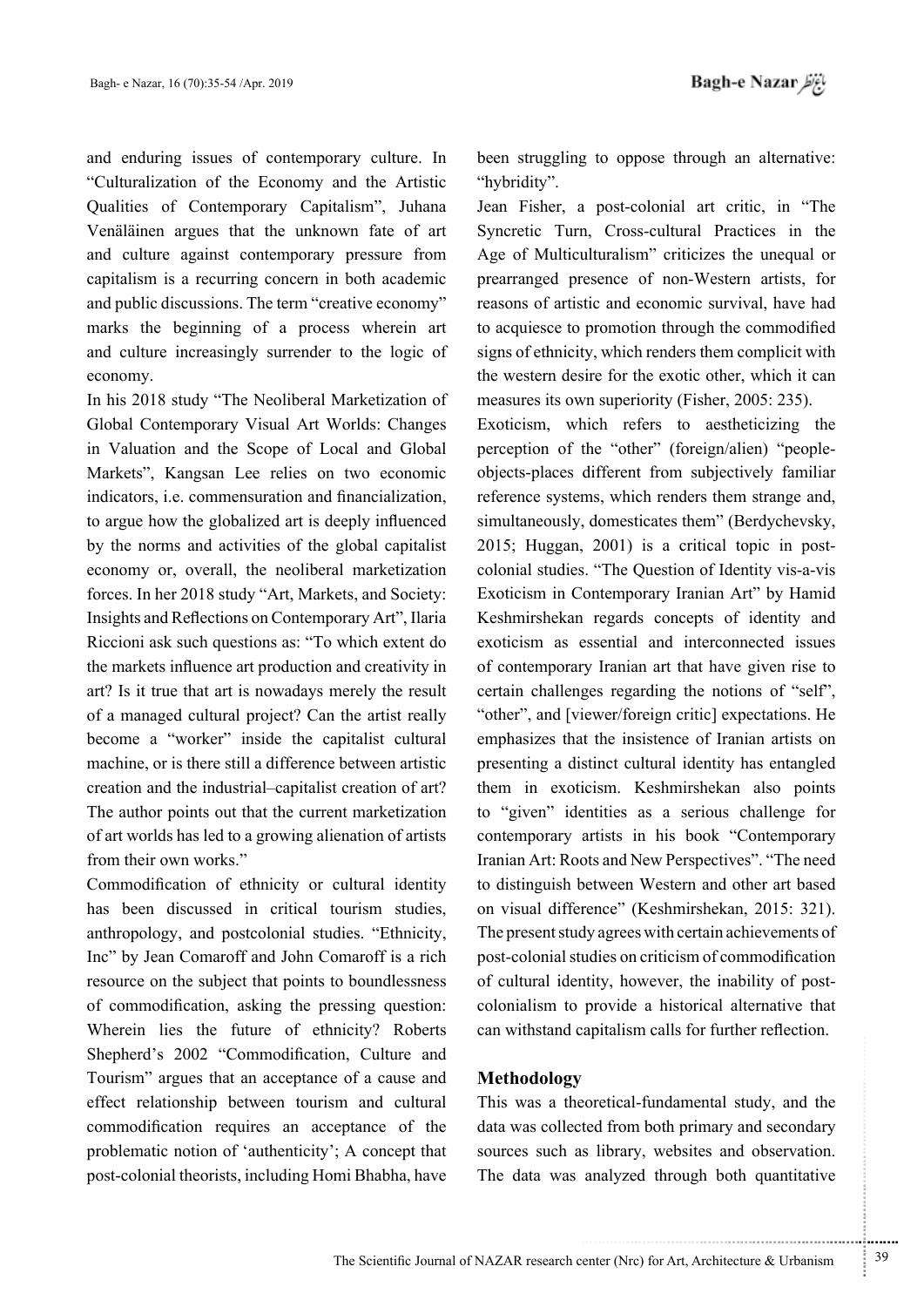and qualitative methods, and interpreted through a Descriptive-analytical method derived from Marxist criticism

## **Findings**

This article attempts to analyze and highlight the approach of prominent artists in the contemporary Iranian art market, who are generally well-known international artists; in their use of cultural signs, while warning about the dangers of commodification of cultural identity. In the analysis of artworks, especially contemporary Iranian art, critical approaches such as Marxist criticism have generally been neglected by Iranian scholars. The findings of this study adds to the discourse on critique of art in its analysis of artistic expression approaches and the artists' use of Iranian cultural signs wherein the function of works is mostly reduced to a "different" cultural commodity".

# **Predominant Orientations in Contemporary Iranian Art Market**

## • Formalism

Some of the top market names belong to great artists who mark the beginning of a new era, representing the modern Iranian art history. "Parviz Tanavoli was a pioneer in modern Iranian sculpting and a central figure in the Saqqakhana Movement, which had a deep influence on late modernist art movements" (Keshmirshekan, 2015). Mohammad Ehsai and Nasrallah Afjei are known as pioneers of calligram (Naghashi-khat), and Kourosh Shishegaran has had a prolific, diverse, and pluralist artistic life. Meanwhile, other distinguished artists such as Reza Derakhshani, along with Golnaz Fathi and Ali Banisadr from the younger generation, have also been present in the market. What features in the works of these artists bring them under the formalism category? Exploration of form aesthetics in the elements of traditional Iranian culture and art, and its integration with stylistic aspects of modern Western art.

Here, formalism does not necessarily mean 'form without meaning' or Abstration, rather it refers to the artist's emphasis on formal aspects compared to the content that works can express. "A term used in the discussion of the arts to describe an approach in which the means of representation are regarded as of greater significance than what is represented" (Chilvers & Glaves-Smith, 2009: 672).

Formalism is a viewpoint intertwined with the history of artistic modernism. The hybrid sculptures of Parviz Tanavoli in the 60s and 70s are successful examples of an exhaustive effort on the part of modernist artists of that era to rethink the aesthetic aspects of traditional Iranian arts and handicrafts from a modern perspective. "The pioneers of modern Iranian art, especially Saqqakhana Movement, were trying to achieve a certain degree of convergence with modern Western art (especially abstract art) to reach a synthesis between the modern and the traditional. [...] However in general, these artists' use of tradition was more of an "artificial" reference to tradition, rather than a representative notion or conceptual content; a quality that is more prominent in the abstract orientation of this movement. In other words, their focus is on visual traditions (including shapes, themes, colors, etc.), which can together create a comprehensible link with traditional, and sometimes religious, subjects, rather than referring to a specific content" (Keshmirshekan, 2015: 107-109). Tanavoli's "Contemporary" sculpting is not significantly different from his established style in the previous stage of his activity, and the artist has continued to reproduce himself in the 21st century; works that no longer relate to the complexities of contemporary period (Fig. 1  $& 2$ ).

The same is true for other important modernist Iranian artists such as Ehsai, Afjei and Shishegaran. Artists of the calligram movement, including the Saqqakhana Movement followers, attempted to transcend the rules of traditional calligraphy and test the visual beauty of text with color and brush and more complicated or, in other words, "painterly" compositions. These efforts culminated in exquisite paintings that, with a formalist approach, redefined the art of calligraphy in the visual pleasure resulting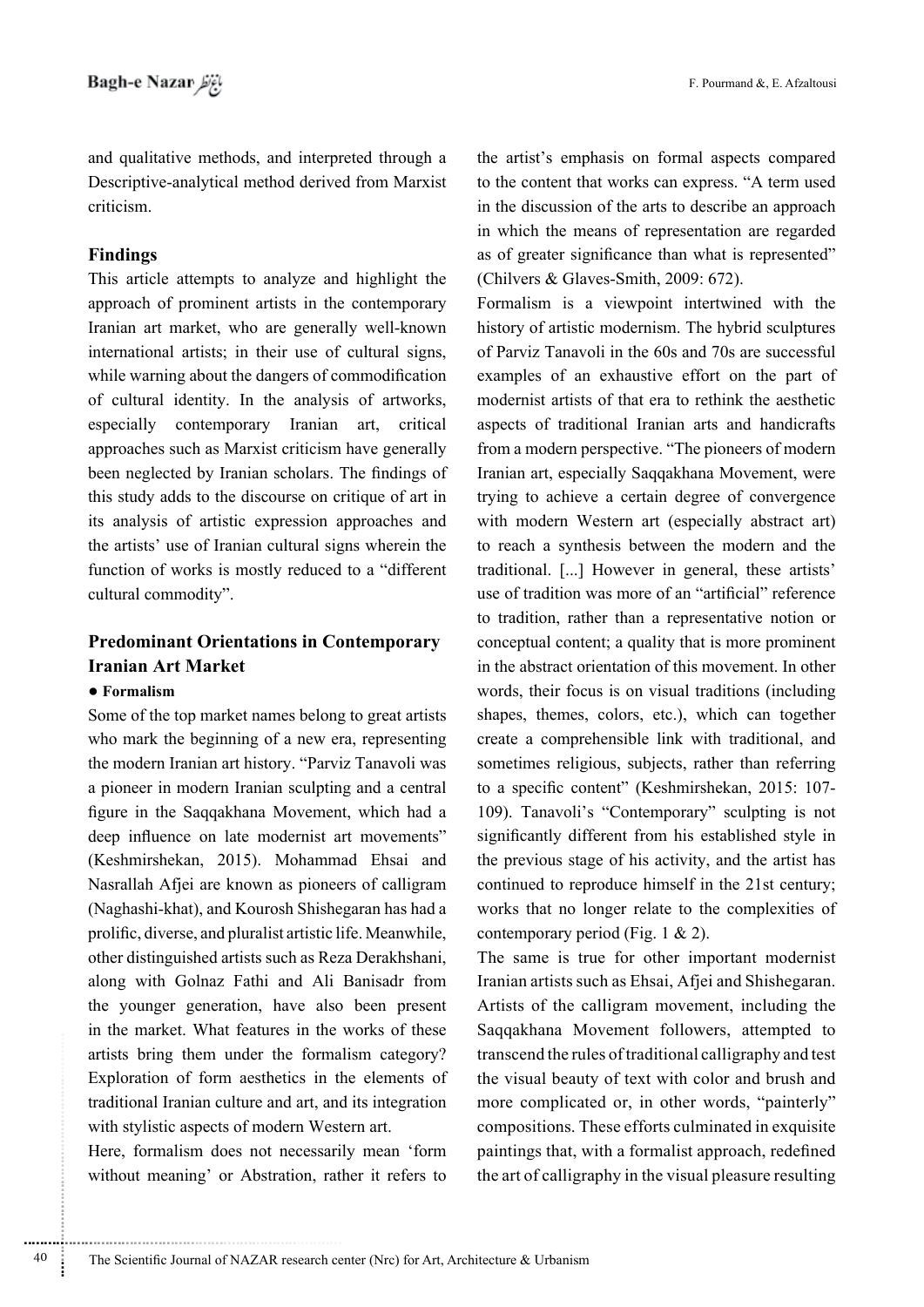from the pure structure of letters and words. For these artists, the readability and meaning of the



Fig 1. Parviz Tanavoli. Poet, Cage and Nightingale. 1970. Height: 92 cm. Source: Keshmirshekan, 2015: 111.



Fig 2. Parviz Tanavoli. Poet and Cage, 2008. Bronze. Dimensions: 151 x 50 x 50 cm. Source: http://www.artnet.com

writings, or their direct connection to religious and literary texts was not very significant. Ehsai and Afjei continued creating written compositions in a different, yet still formal, shape  $(Fig. 3 to 6)$ . Shishegaran, the modernist artist of the decade before and after the Islamic Revolution of Iran, experimented with different painting and graphic arts, which sometimes required a socio-political and sometimes an abstract approach, and eventually established a special abstract style inspired by Persian calligraphy, graffiti and pop painting. "Hamid Dabashi<sup>6</sup> who follows Shishegaran's progress from modernism to his current theories and practices of abstract line drawings (khat-khati in Persian) inspired by Persian tradition of the calligraphic arts, says: I think of it as a form of linear abstract expressionism (Nakjavani, 2017);  $(Fi_{2}, 7 & 8)$ .

Although the formal use of calligraphy in the works of Golnaz Fathi, involving sharp colors and strong strokes, makes an expressionistic expression, it ultimately does not present anything beyond the allure of an abstract painting  $(Fig. 9)$ . For these artists, contemporaneity is not beyond the date of their work's premiere in the 21st century. The technical features, recognition of the "visual" potentials of traditional themes, and the impressive use of the visual allure of calligraphy in these works are undeniable, however, the dominance of form and lack of content relating to actual exterior and social phenomena, cannot characterize them as "representatives of contemporary art". Marxist criticism has traditionally been opposed to literary [-artistic] formalism, "attacking that inbred attention to shear technical properties which robs literature of historical significance and reduces it to an aesthetic game" (Eagleton, 2004: 45). Iranian formalism employs special cultural signs to determine the regional fabric; Given that formalism requires content to be marginalized or deleted, cultural identity is transformed into a superficial literary device that changes the cultural/ethnic identity of the " commodity" as a distinguishing extension.

...........................................................

.......... ....... ........ ........... ...... ....... ........ .......... ...........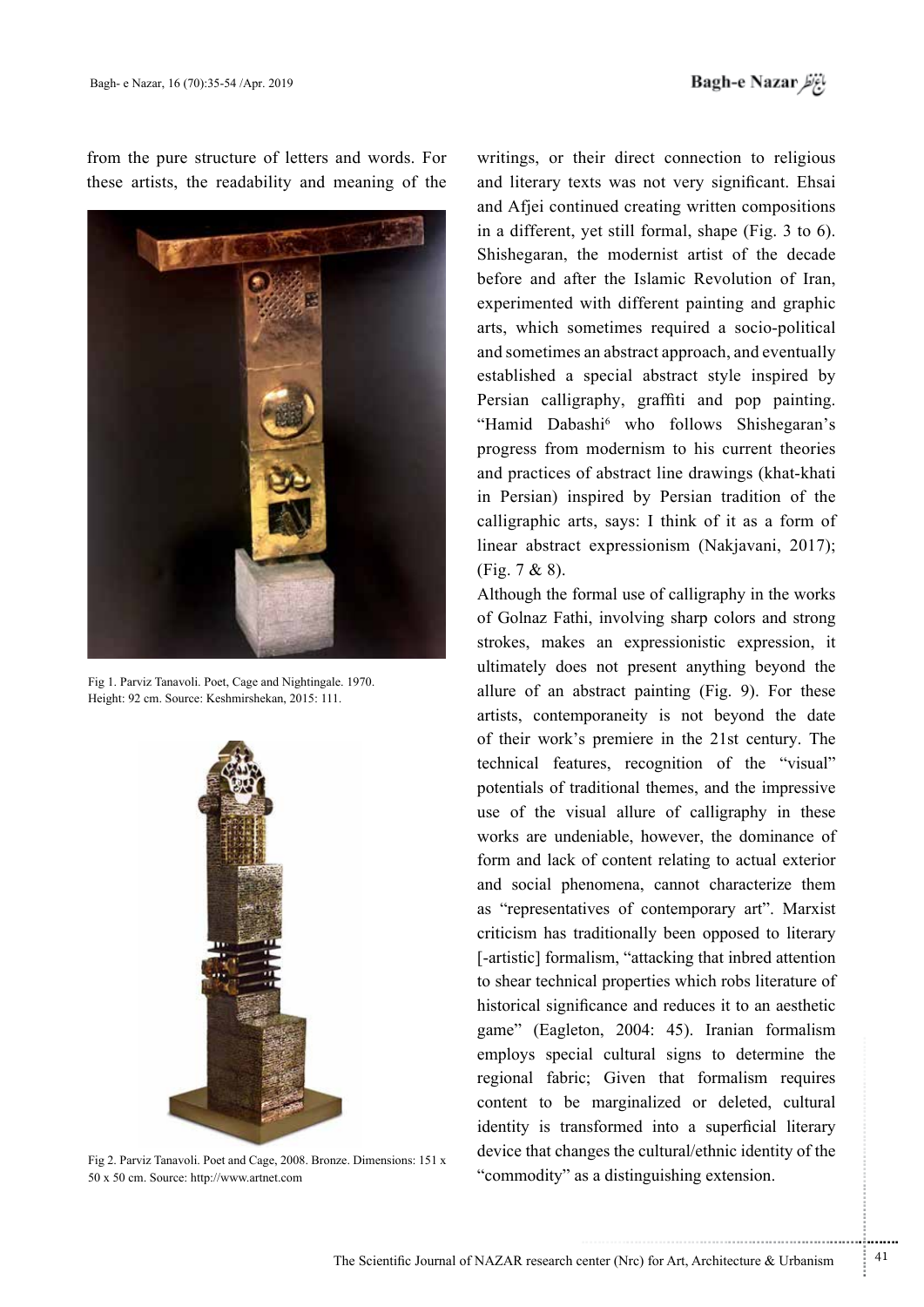# Bagh-e Nazar



Fig 3. Mohammad Ehsai. Banquet. 2009. Oil on canvas. 260 x 564cm Source:https://www.christies.com



Fig 4. Mohammad Ehsai. The Echo of the Word. 1990.  $160 \times 310$  cm oil on canvas. Source: Keshmirshekan, 2015: 159.



Fig 5. Nasrollah Afjehei. Love. 2010. acrylic on canvas. 200 x 200cm Source: https://www.christies.com

Newer formalist trends are incapable of creating a real transformation in the nature of plural components that shape the structure of the images, even using a postmodernist approach. Representatives of this



Fig 6. Nasrollah Afjehei. Love, 1984. Oil on canvas, 150 x 50 cm. Source: http://www.artnet.com



Fig 7. Koorosh Shishegaran. Samavar (still life). 1986. 133 x 133 cm. acrylic on canvas. Source: http://www.artnet.com



Fig 8. Koorosh Shishegaran. Figure. 2014. acrylic on canvas. 160 x 200cm. Source: https://www.christies.com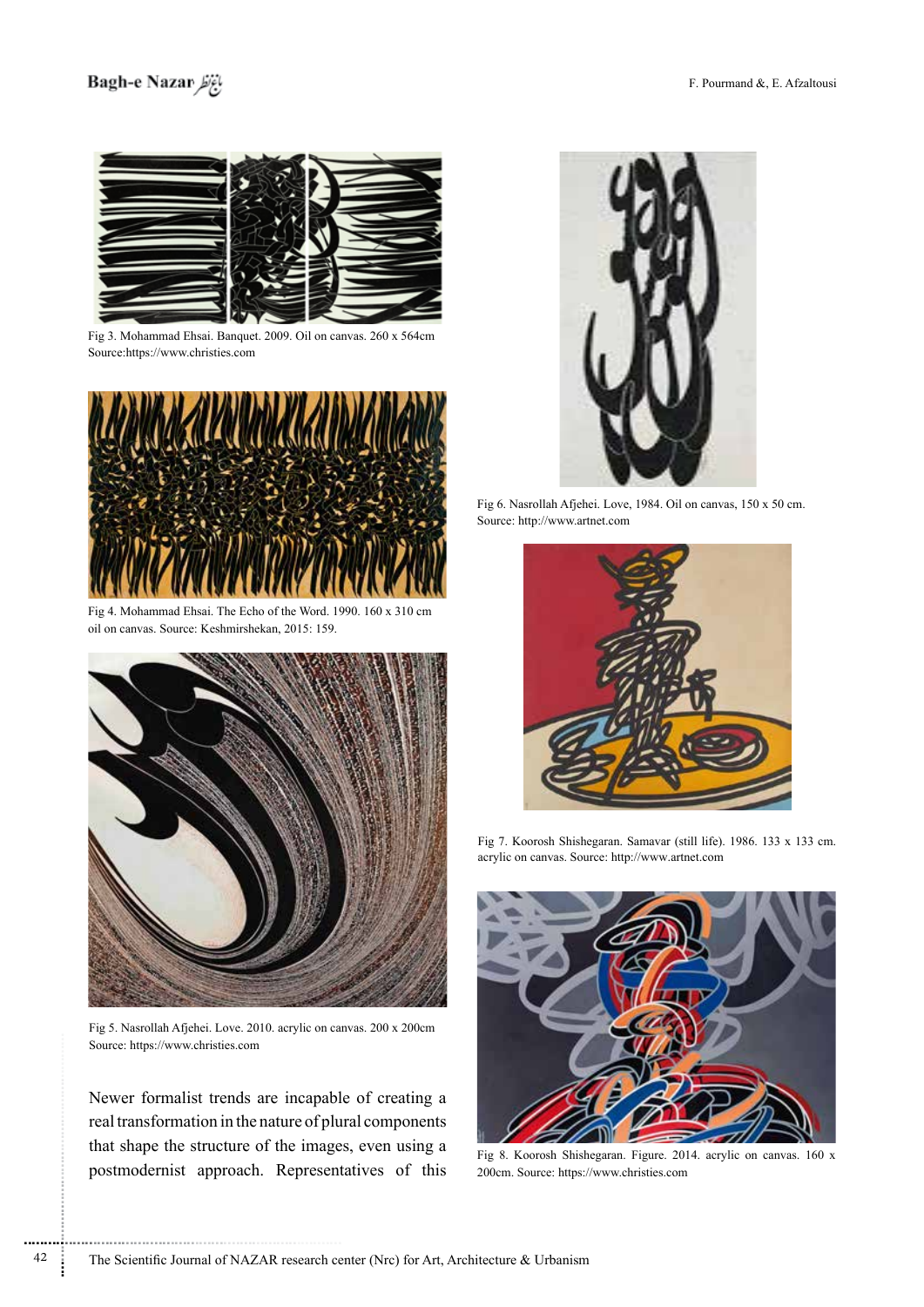approach are largely known for "deconstructing" Eastern and Western identities in their works. In his detailed and visually striking paintings, Reza Derakhshani portrays subjects derived from traditional Iranian literature and paintings (e.g. hunting scenes, pomegranates, Persian garden, calligraphy, etc.) through abstract expressionism  $(Fig. 10)$ . A similar approach can be seen in Ali Banisadr's "Swarming figures, occupied spaces divided into various levels, bringing to mind both Persian miniatures (even though these were large format pieces) and Hieronymus Bosch [15th century] European artist] " (Millet, 2016); (Fig. 11).

Deconstruction in the works of these artists is nothing more than mixing the images of East and West. The East/West integration trend is also pursued by spiritualist artists such as Aydin Aghdashlou and many vounger artists who have transcended formalist concerns. This integration is an example of Homi Bhabha's hybridity, which, Fischer believes, has been "the most popularly cited model of intercultural expression in recent years" (Fisher, 2005: 237). Hybridity in postcolonial studies refers to the [revolutionary] mixing of races (miscegenation) and cultures so that new forms of culture are produced. [...] Homi Bhabha sees hybridity as an empowering condition where both cultural purity and [special] and customized] cultural diversity [which carries an exotic appeal] are rejected  $[...]$ . Hybridity thus creates plural identities in the intercultural space (Third Space), which becomes a means of resisting a unitary identity (Nayar, 2015). What Bhabha suggested as an effective resistance to hegemonic identification, in practice, transformed into a decorative theory that paradoxically resulted in newer forms of exoticism. How can cultural/ethnic signs that are separated from their conventional content and context, and their implication is limited to formal and superficial interactions, actually deconstruct the assumptions of "other"?

How can you not take advantage of the new image, which is transformed only in appearance, for hegemonic purposes? How will the new image truly



Fig 9. Golnaz Fathi. Untitled. acrylic on canvas. 160 x 200cm. Source: https://www.christies.com



Fig 10. Reza Derakshani. Bloody Hunt. 2016, oil on canvas. 183 x 244 cm. Source: https://www.christies.com

change the unequal status of the marginality and center? When a remarkable and beautiful object that is created through mixing of (formerly contradictory) Eastern and Western identities has a permanent customer base as the contemporary regional art, without effectively challenging the prejudices, it is destined to become a commodity that serves capitalism. Formalism can disarm and neutralize any kind of cultural resistance, and ultimately, tailor artistic production to suit the business and trade processes through commodification.

### **Pop and Kitsch**

Iranian postmodernism is more prominent in pop-like

.......... ....... ........ ........... ...... ....... ........ .......... ...........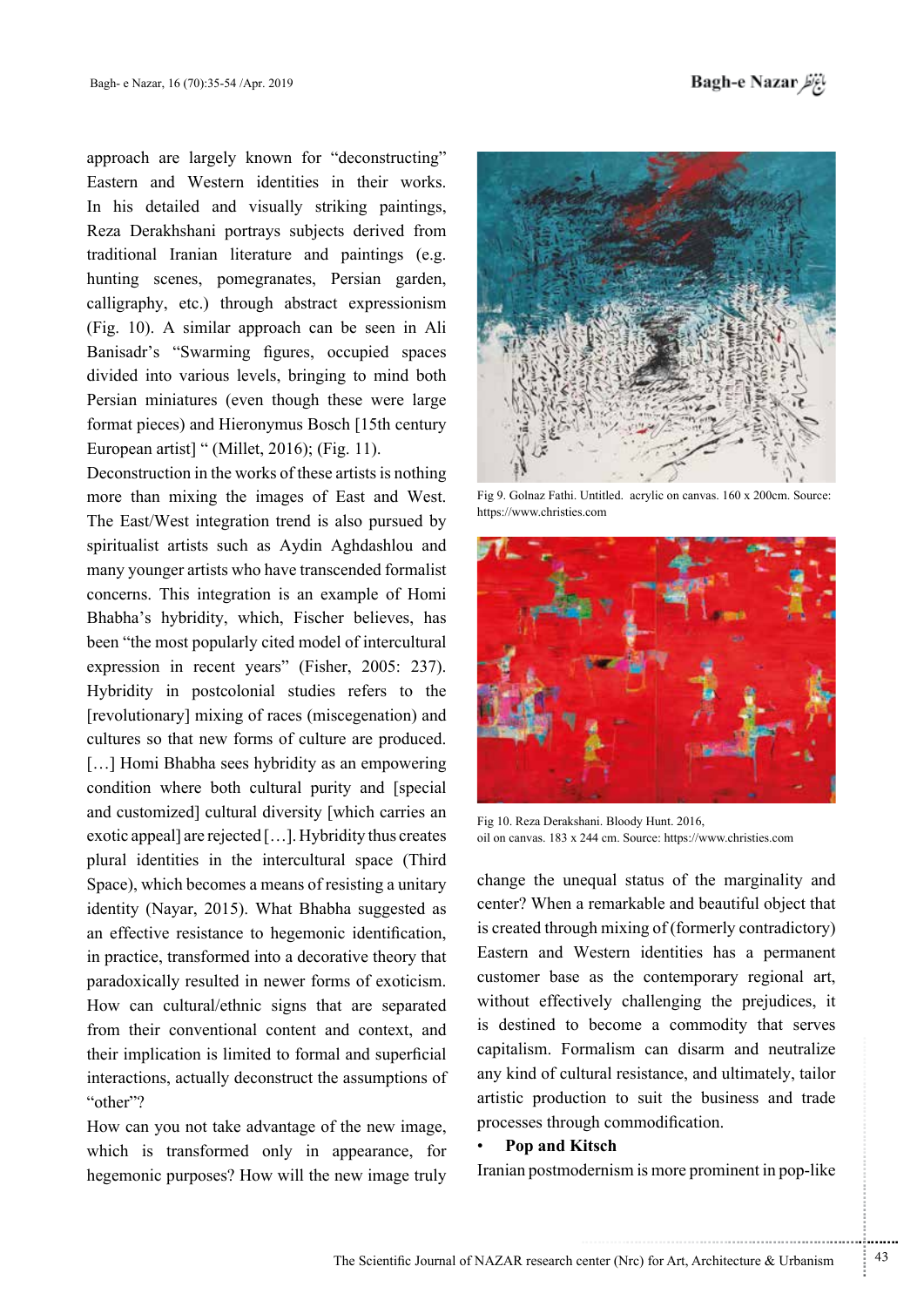



Fig 11. Ali Banisadr. The Light. 2010. oil on canvas. https://www.christies.com

market trends and works that are concerned with the vernacular culture. Pop art is based on images of mass consumer culture [...] Comic books, advertisements, packaging, and images from television and the cinema were all part of the iconography of the movement (Chilvers & Glaves-Smith, 2009: 1552). The visual pop culture was characterized by flamboyance, vulgarity, banality, or generally its so-called "kitsch" quality, being contrasted to the high elite culture. As the most representative form of postmodernist artistic expression (in its approach to popular culture) and kitsch taste), pop art intended to ridicule the seriousness of high art; however, due to the weakness of its critical expression, eventually, it surrendered to capitalism and (paradoxically) found a special market value in the art market<sup>7</sup> Farhad Moshiri, the superstar of the Middle East art market, has turned into an icon in this field. He single-handedly holds a significant part of the Iranian market. Pop approaches and playing with the elements of mass culture or commercial-promotional images are popular subjects among well-known Iranian artists such as Afsoon and Khosrow Hassanzadeh, who are still far away from the exceptional position of Moshiri in the market. Moshiri juxtaposes vernacular expressions with glamorous jewelry in unrelated situations; He presents elements of traditional art (pots, carpets, etc.) using newer techniques such as large texture

The Scientific Journal of NAZAR research center (Nrc) for Art, Architecture & Urbanism

44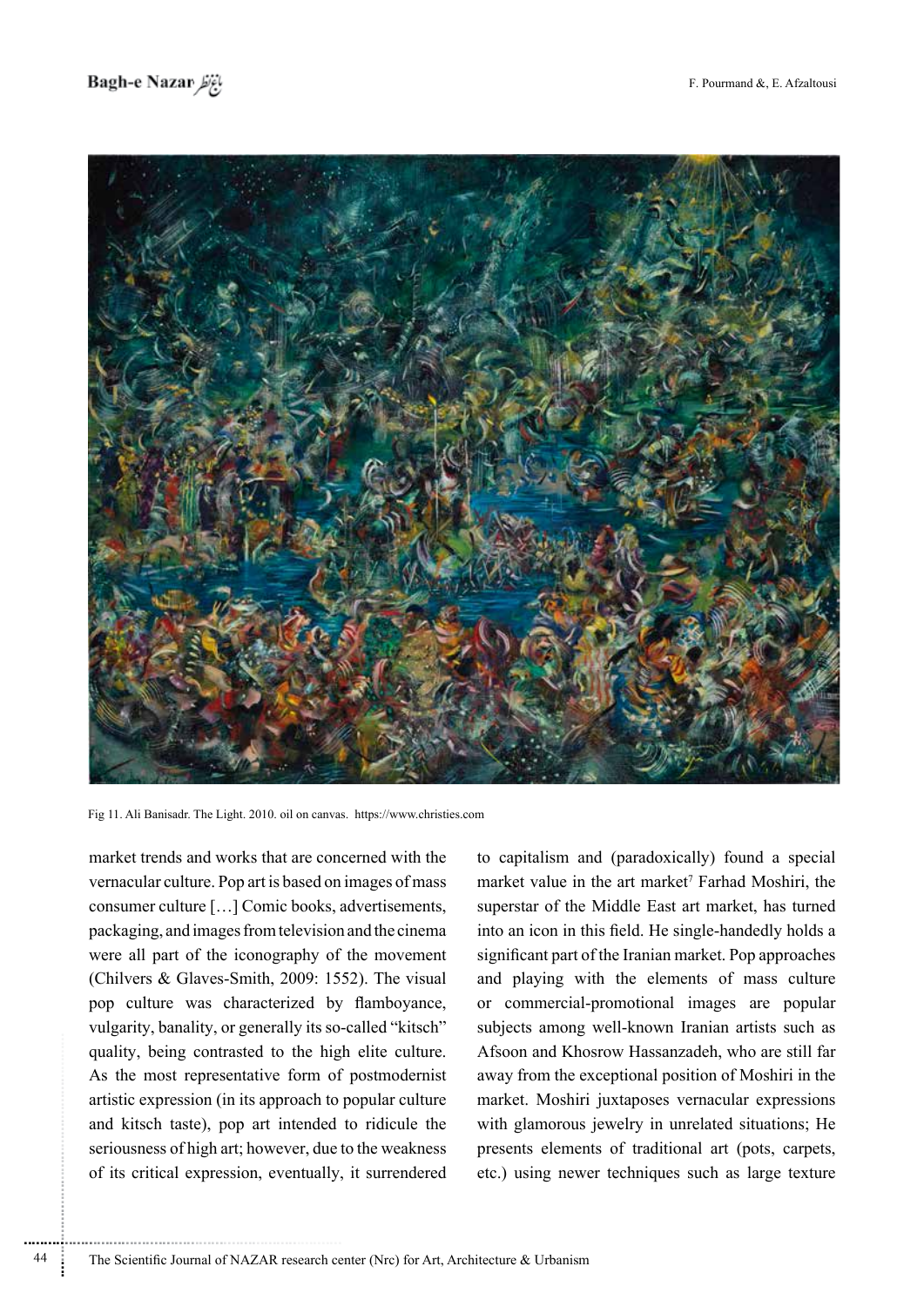

Fig 12. Farhad Moshiri. Love. 2007. Swarovski crystals and glitter on canvas with acrylic, mounted on mdf. 76.5 x 91.5 cm . Source: https:// www.christies.com



Fig 13. Farhad Moshiri. Love. 2003. Oil and acrylic on canvas. 271 x 181cm. Source: https://www.christies.com

painting or installation, and sometimes employs techniques that are unusual for high art, such as traditional Iranian embroidery (Fig.  $12 \& 13$ ).

In his artwork "Love", hundreds of brilliant pieces, including expensive Swarovski<sup>8</sup> crystals, are used to create the word "love" in Nastaliq script. It is possible that the usual conception of the elite's high art has come under question. Moshiri's ironic investigations of the thin (and intangible) line between consumerism<sup>9</sup> and art as an object of consumption have won him enormous international acclaim (Babaie,  $2011$ : 142), and his sensitivity to the contradictions in the world of art is remarkable; However, when this work was sold at the Bonhams<sup>10</sup>auction for \$1,048,000, making Moshiri the first artist with a one-plus million dollar artwork in the Middle East, only the type or rather the category of goods sold was changed. If previously the trade of certain artworks as "high art" was criticized, condemned, and excluded from the independent art sphere, now works from the opposite side (even if produced consciously and critically) have seized the market. Meanwhile the sanctity brought about by the label "the most expensive Middle Eastern artwork" (at the time) included luxury brand of Swarovski and was not deprived of the credibility of high art.

Using less complicated expressions, Khosrow Hasanzadeh and Afsoon base their works on a foundation inspired by pop aesthetics (Fig.  $14 \& 15$ ). They use pop techniques such as printing (especially silk-screen), photography, photo-painting, collage, and even using editing software, such as Photoshop, they created quasi-media (news/advertising/ commerce) images staring key political, historical, fictional, etc. figures, while failing to signify the essential difference of their work (as artworks) from the main source of inspiration (mass culture) in terms of an acceptable artistic expression. The ironic and mostly unclear references to contradictions. gaps, and socio-cultural inequalities in these works conscious glance to works that look carefree and are a futile attempt to incorporate a critical and selflousy.

### **Socio-political**

A wide range of contemporary Iranian artists focus on social and political events as subjects of interest,

.......... ....... ........ ........... ...... ....... ........ .......... ...........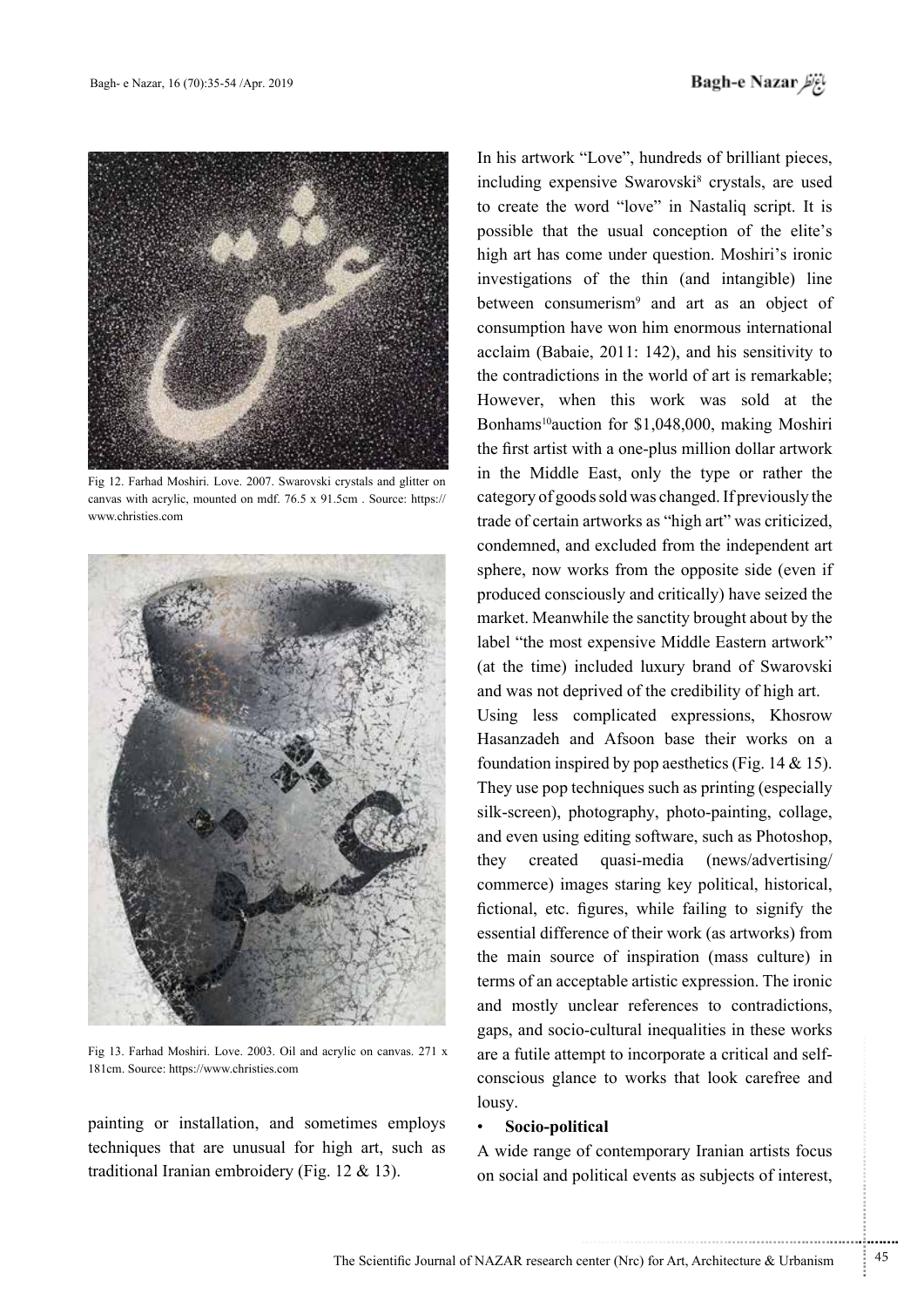

Fig 14. Khosrow Hassanzadeh. Mother and Sister (from the Terrorist series). Silk screen with acrylic on canvas.  $2003$ .  $176 \times 155 \times 8$  cm. http://www.artnet.com

trying to pursue a more critical approach. Some of the most well-known Iranian artists in this approach are Shirin Neshat, Afshin Pirhashmi, Rokni Haerizadeh, Shadi Ghadirian and Sara Rahbar. "It seems that Shirin Neshat, who has been living and known Iranian artist in the West. Most of her works working in New York since 1974, is the most wellare based on such themes as the binary oppositions between men and women, the holy and the unholy, and immigration and belonging. Neshat has also drawn great attention because of her clear and explicit dealing with the issue of "gender relations" (Keshmirshekan, 2015: 395). Using photographs and videos, she was one of the few artists who came up with an effective media approach to address issues that are fundamentally social. Her 1990s artworks drew great attention and praise, however, whether in the past or in the recent years that Neshat has repeated real/imaginary storytelling and narratives hardly her previous positions with little change, her halfrelate to the lived experience of Iranian women (in the large scale). The influence and expressive power of a documentary-like media naturally provides the viewers with a different, more tangible experience, but the excessive concentration of Neshat on symbolic elements with a personal meanings keeps the typical audience, which can be as large as the society involved with women's issues, out of touch.



Fig 15. Afsoon. The Shah and his Three Queens (from the Fairytale Icons Series). 2009. printed photocollage on paper. 164 x 58cm. Source: https://www.christies.com

In Neshat's emotional works, a deep emotional expression has been used for subjects and stories that have no definite or suitable historical position and/or meaning. Neshat's description of women, the typical image that she makes for them, and the symbols that she attaches to them are, more than anything else, reminiscent of orientalist<sup>11</sup> stereotypes that portray the mysterious oriental woman from the perspective of an outsider (Fig.  $16 \& 17$ ).

The popular and market genre "chador art" is probably the result of Neshat's influence on younger artists. Artist and curator Amirali Ghasemi employs this term to describe visual representations of Iranian women in contemporary works of art, where chador [and generally hijab] is employed as a symbolic marker of Iranian female identity (Khatib, 2013; 100). This visual genre turned into a permanent stereotype for identification of Middle Eastern art in a short period of time. For instance, Afshin Pirhashmi, one of the most successful artists in the market, tries to portrait "women from men's viewpoint" through photorealist paintings, to examine the issues and complexities of contemporary life in the Iranian society. Despite his strong and expressive painting of figures, Pirhashmi has limited himself to the frozen arrangement of symbolic signs on the canvas. More than anything, it can be argued that Pirhashmi's silent medium (painting), along with that of many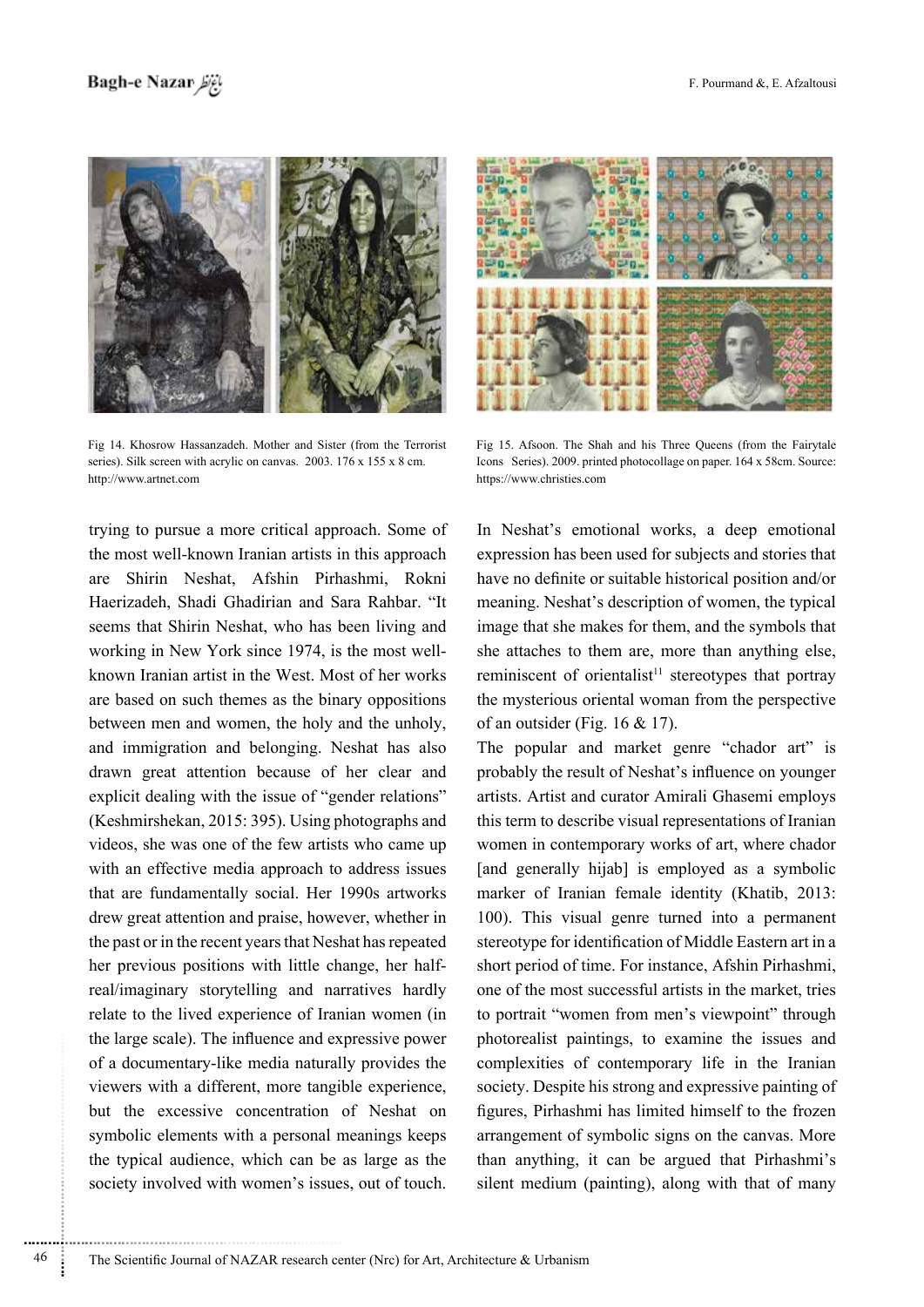

Fig 16. Shirin Neshat. Guardians of Revolution 1994. (from the 'Women of Allah' series). ink on gelatin silver print. 110 x 99.7 cm. Source: https:// www.christies.com



Fig 17. Shirin Neshat. Munis and Revolutionary Man (from the Women Without Men series). 2008. C-print and ink. 138.4 x 243.8 cm Source: https://www.christies.com

other young artists, fundamentally lacks the ability to address controversial social subjects in contemporary life. Moreover, when approaching the female subject, he does not rely on a creative and personal approach, and his image of the mysterious or seductive woman in the modern-semi-traditional Middle Eastern societies looks like updated oriental stereotypes (Fig. 18). The artist's innovation is limited to displacement of scenes and backgrounds, introduction of the signs of modern life in contrast to tradition, and reliance on the symbolic meaning of objects. Changes at this level may be intriguing in visual and aesthetic terms, however, hoping for a more extensive social outcome, such as confronting or challenging a viewer's perspective, who encounters the people from the East with a mind full of prejudices, is beyond the capability of such an approach to art. Ironically, the critical weakness allows the subjects of criticism to resurface in newer and more charming stereotypes.

With photography at home or studio, Shadi Ghadirian



Fig 18. Afshin Pirhashemi. Seduction. 2010. oil on canvas. 200 x 298cm. Source: https://www.christies.com

attempts to highlight the social constraints faced by Iranian women and the tensions ensuing the confrontation of tradition and modernity, through a much weaker approach based on a rudimentary formula including juxtaposition of women and conflicting symbolic objects (Fig. 19).

Rokni Haerizadeh is a prominent figure in terms of his position on socio-political issues. His works frequently address the cultural discontinuity of the Iranian society, including the fundamental tensions between tradition and modernity, gender roles, foreign culture influence, and contemporary political events in Iran. Haerizadeh focuses on these issues through caricature-like drawings, casting a cursory glance at various social, cultural, and artistic texts, and highlighting the subject merely by creating loose, literal links and relying on what may be memorized in the minds of the viewers (Fig.  $20 \& 21$ ).

In the "Fictionville" series, one of Haerizadeh's most well-known works, the artist focuses on political events in Iran with painted news photos and simultaneous reference to stories and allegories. Haerizadeh's media imagery and his intertextual approach to a meaningful storyline is not an example of critical and effective parody<sup>12</sup>, rather it ultimately is a postmodernist pastiche<sup>13</sup> that has become a

.......... ....... ........ ........... ...... ....... ........ .......... ...........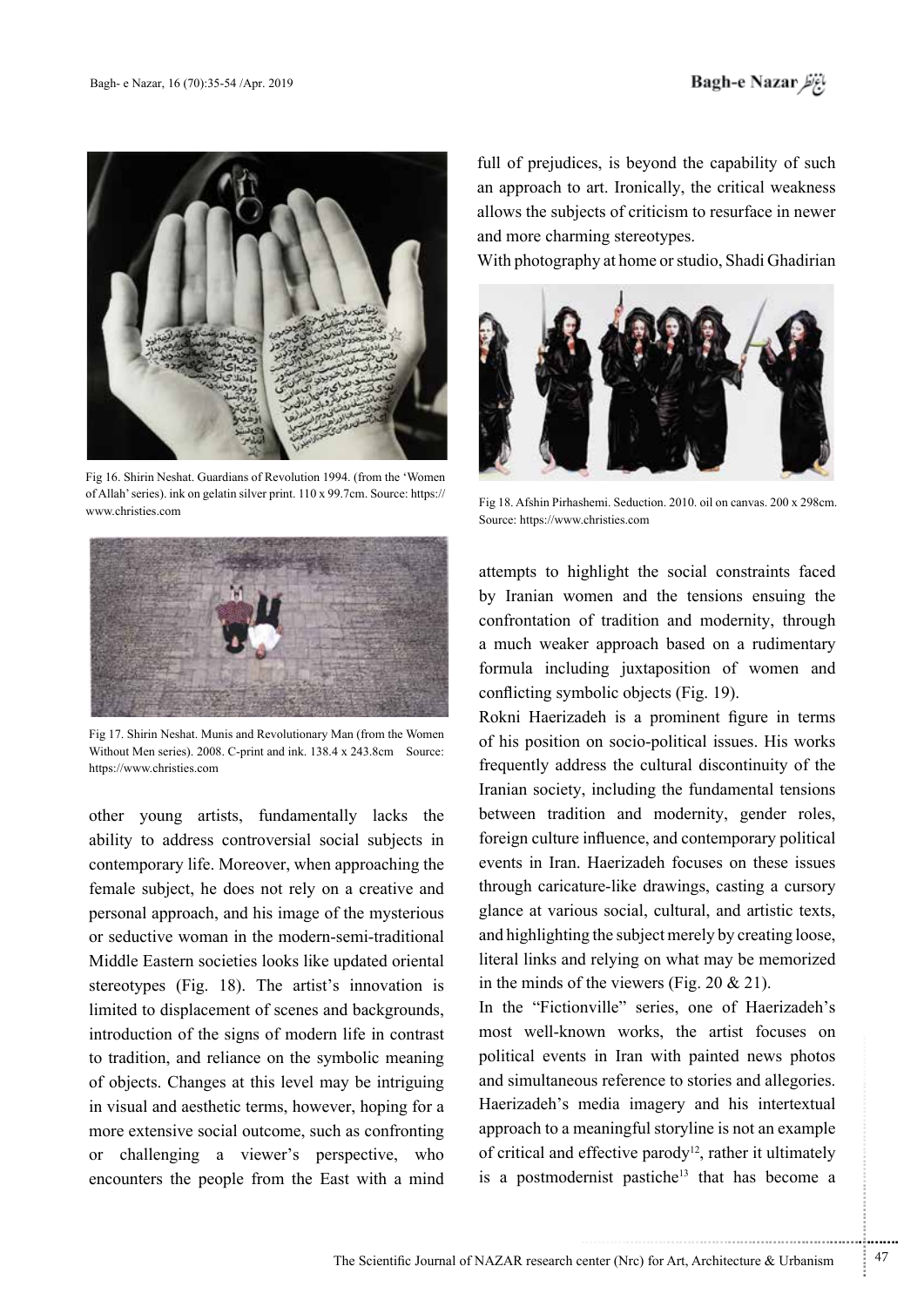

Fig 19. Shadi Ghadirian. Like EveryDay#1. 2000. C-Print. 50 x 50 cm. Source: http://www.artnet.com

dominant model for many young Iranian artists. But according to Jameson, under postmodernism parody ceases to be a potent cultural force; it 'finds itself without a vocation' whilst 'that strange new thing pastiche slowly comes to take its place. Pastiche is a parody emptied out of content. It is a neutral practice of mimicry, without any of parody's ulterior motives. (Roberts, 2007; Jameson, 1998).

In her installations that consist of various materials, Sara Rahbar combines symbolic and meaningful elements such as flags and traditional hand-woven fabrics with other objects such as cartridge and military uniforms and parts, and sometimes adds meaningful inscriptions to open up different horizons of interpretation and meaning in the viewer's mind (Fig. 22). The objects that she produces recreate the popular symbolism of critical artists merely on a different material level. The approach to symbols and meanings in these particular instances is disconnected from the main context, and ultimately serves the aesthetic requirements within the work's visual composition. The selection of a particular object may reflect the artist's intentions and engagement with particular content, but the weakness or lack of an explicit interpretation or stance on the part of the artist, result in the work being open to any interpretive orientation, or, gravitate toward reification due to a diminishing semantic aspect. This semantic freedom and respect for the "free audience interpretation" may appear democratic, but not so when different groups have unequal powers. The issue of interpretation is always intertwined with power, and what is an "acceptable" meaning for an artwork is usually shaped and established within the discourse of the dominant power.

As it was noted earlier, another shortcoming in the works of Iranian critical artists is the mismatch between the expressive media and the intended content. Or the media is not a suitable channel for effective transfer the content, or the content is too superficial to be effective in the new media. Finally, well-known Iranian artists create not a progressive and critical art, but a safe "political art" that complements various market options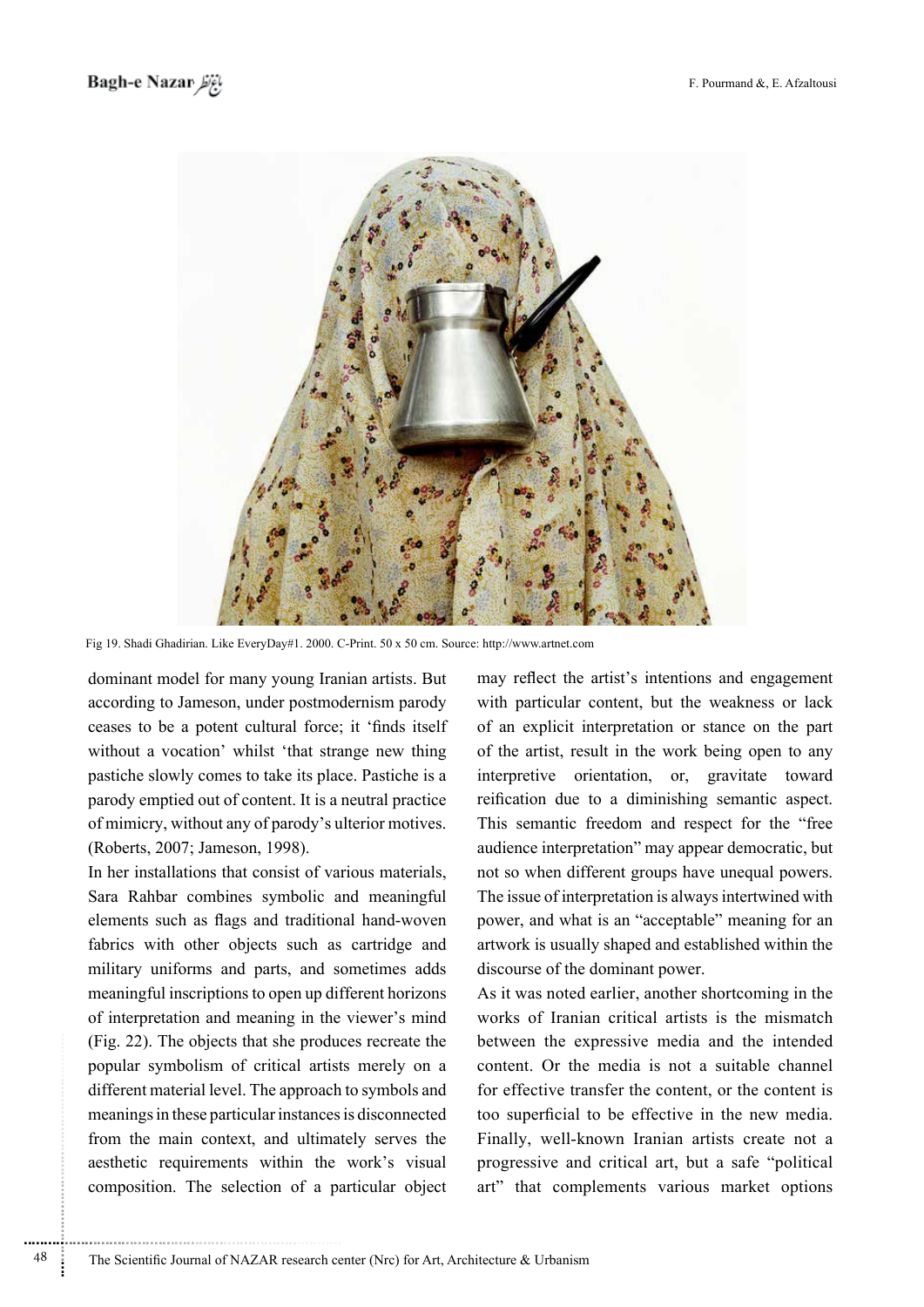



Fig 20. Rokni Haerizadeh. Shomal (Beach at the Caspian). 2008. oil on canvas in two parts. 200 x 300cm. source: https://www.christies.com



Fig 21. Rokni Haerizadeh. Cyrus Cylinder Coming Back Home. 2011. Gesso watercolor, and ink on printed paper. 21 x 30 cm. Source: Farzin, 2014, 12

"Political criticism has become a sellingpoint for foreign galleries and collectors. The resulting pitfall is the creation of art about politics rather than political art" (Mosquera, 2001: 13). In one of his most important articles, "The Author as Producer" (1934), Walter Benjamin stresses that the revolutionary  $[=$  political artist should not uncritically accept the existing forces of artistic production, but should develop and revolutionize those forces.  $[\dots]$  his/her task is to develop these new media, as well as to transform the older modes of artistic production. It is not just a question of pushing a revolutionary 'message' through existing media; it is a question of revolutionizing the media themselves  $[...]$  The truly revolutionary artist, then, is never concerned with the art-object alone, but with the means of its production. 'Commitment' is more than just a matter of presenting correct political opinions in one's art; it reveals itself in how far the artist reconstructs the artistic forms at his disposal, turning authors, readers and spectators into collaborators (Eagleton, 2004: 92-91).

What is commodified in the works of Iranian artists is symbols and significant signs or actual political and social events that refer to the tensions and turmoil of the contemporary Iranian society. The artist's ineffective expressive approach wastes the expressive capacities of meaningful and valuable resources, making it difficult to take advantage of them in other structure and collections once they are fixed in the Inappropriate semantic structure and turned into stereotypes.

## **Conclusion**

The contemporary Iranian art has been most successful in its own market compared to any other global arena. This is partly due to the endless greed of late capitalism and its attempts to turn everything into commodities, from which art is no exception. The global market operates based on the calls for production of new goods for its special customers, and the necessary artistic diversity is here provided by cultural differences. The commodity holds onto cultural identity to prove its difference in type and nature, even though ultimately they are all commodities exchanged in special markets in the same value of money. How does cultural identity contribute to the process of art's commodification? In other

.......... ....... ........ ........... ...... ....... ........ .......... ...........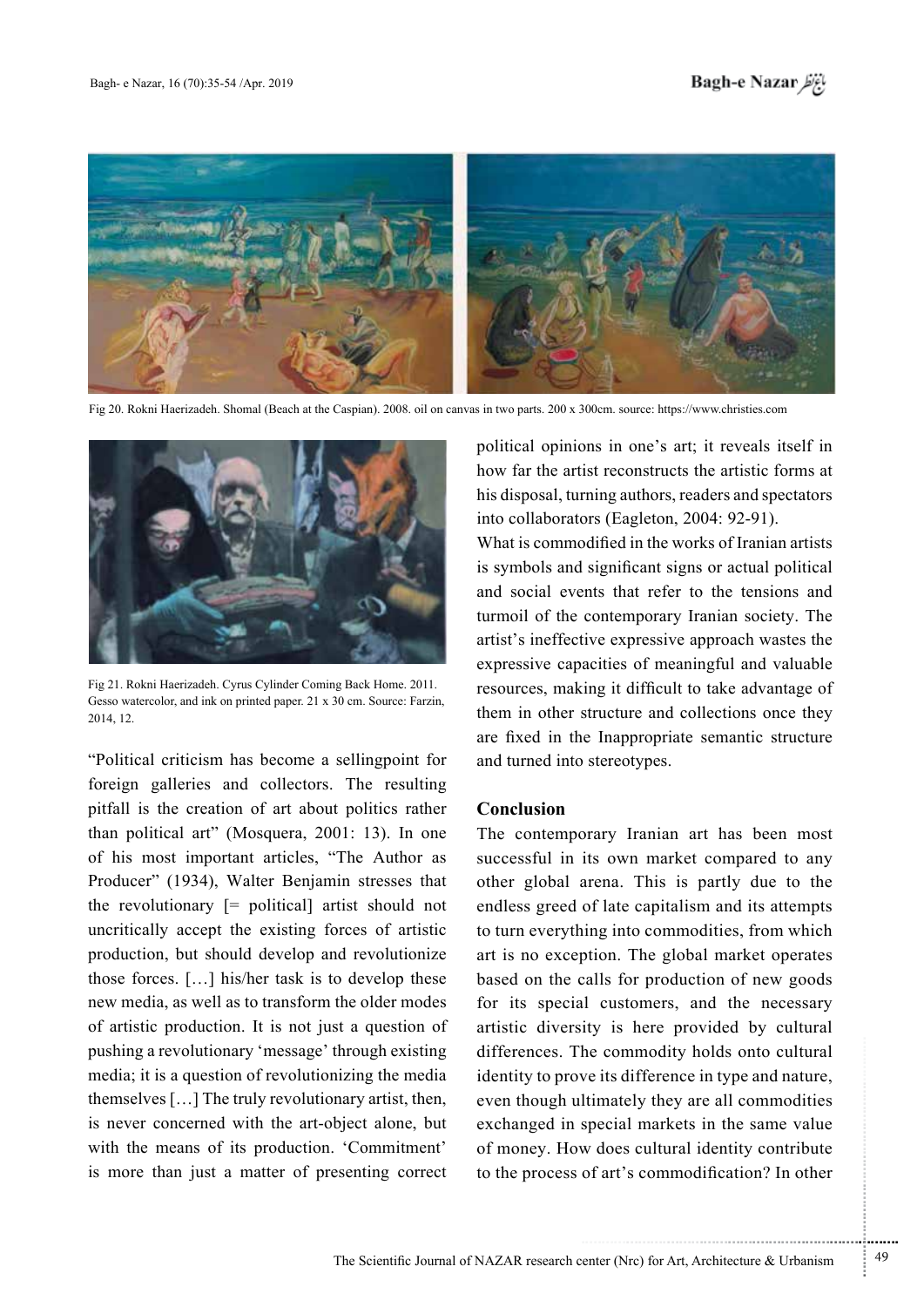

Fig 22. Sara Rahbar. Flag #15. 2008. installation from textile, leather belt, carpet, tassels, coins and metalstars. 203 x 100cm. Source: https:// www.christies.com

words, the reception or loss of which qualities make cultural identity suitable for a lucrative and safe commodity exchange in the area of art? Through analysis of the prevailing orientations in the contemporary Iranian art market toward cultural identity, this study concluded that cultural identity has been vulnerable to commodification more than anything else due to its separation from historical meaning, and, subsequently, failure to gain significance and a positive function in the contemporary time. By emptying cultural signs from their previous content and introducing them into the aesthetic play of form, color, and texture, Formalist movements turn cultural identity into nothing more than a layer for embellishment of the artistic commodity. Artists subscribing to a more progressive approach intended to deconstruct the East-West identity, but their mere formal combination of the visual languages of the two cultures yielded nothing, except production of a more appealing product for the

market. Rebellion against an identity that defined the weak against the strong was not possible with a weapon of form, especially through a safe medium such as painting.

Even the Iranian pop art could not transform the cultural identity into a meaningful and effective factor within an artistic approach that capitalism had not only already made it paralyzed and ineffective, but had also ironically assigned the highest market place to it, making pop art its own special symbol. The Iranian artist was neither able to criticize the consumerist culture, nor could undermine the reification of high art, nor express its critical position in terms of popular culture. As a result, it reproduced the popular market commodity with an "Iranian" look.

Artists who were hoping to express their social sensitivities remained unaware of the capabilities of the influential media. Traditional media that are generally silent and dependent on flat images cannot create an effective movement against the complexities of our contemporaneity. Focus on political/social events as subjects in the limited space of the image, reliance on the symbolic meaning of cultural codes, use of scattered and uncontrolled references to various texts, and gravitation of parody toward a confusing pastiche of various cultural resources are not always capable of ushering the audience's mind in accordance with the artist's wish. If elements that are separated from the original text fail to find a strong meaningful footing in the new composition parallel to the actual (and exterior) conditions attracting the artist's attention, they will be suspended and ineffective, and eventually their meaning will be determined by more powerful discourses. Unless one sees through the artists' sense of judgment, it cannot be known for certain whether their complicity in helping the commodification of Iranian art and capitalism was done consciously or not. The art world is not safe from the threat of capitalism. An art that is incapable of effectively questioning capitalist relations cannot survive.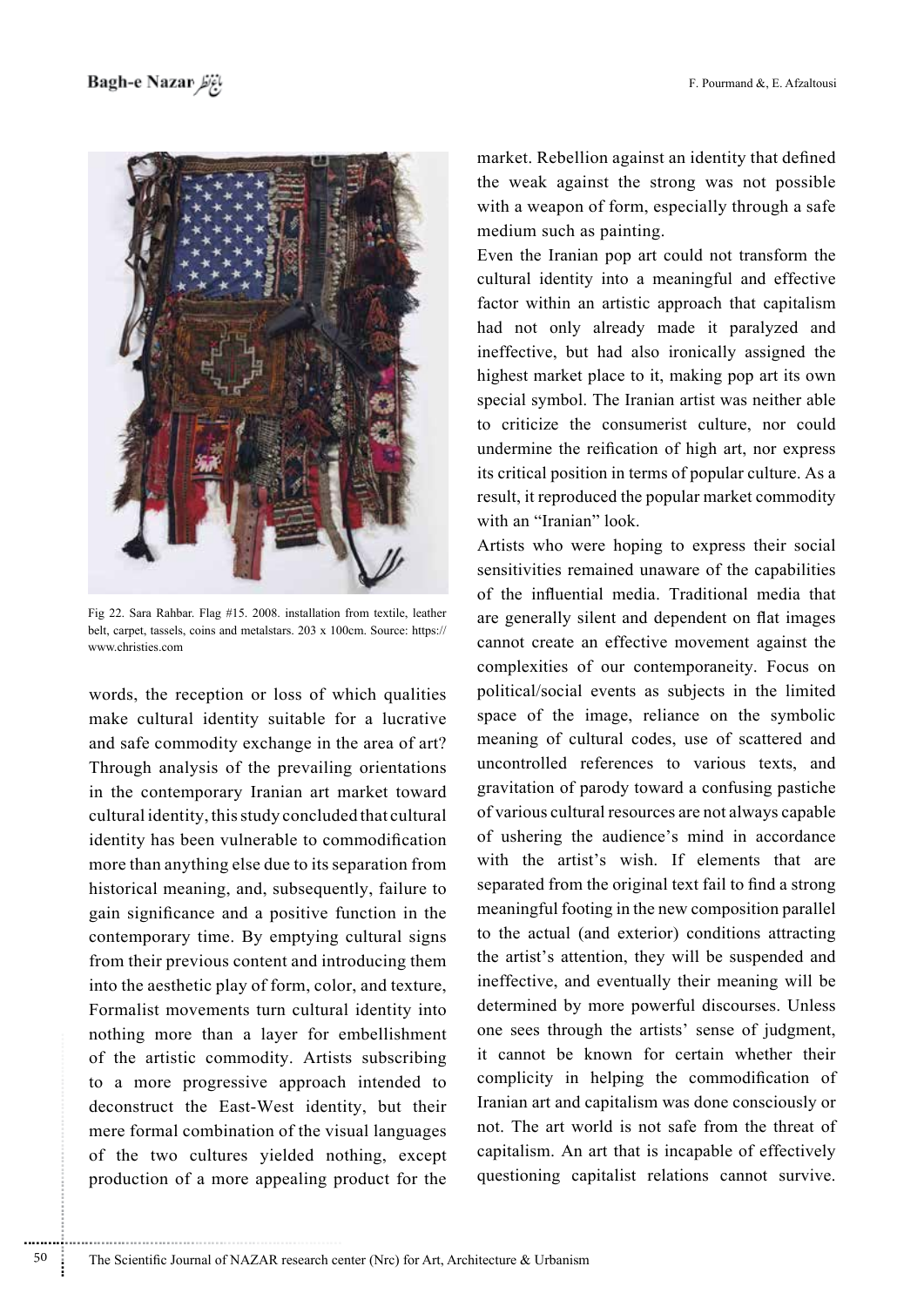

### Table 1. Critical Analysis of Dominant Orientations in Contemporary Iranian Art Market. Source: authors.

| <b>Expressive</b><br>Orientation | Medium/<br>Technique                                              | <b>Components of</b><br><b>Cultural Identity</b>                                   | <b>Approach to Cultural</b><br><b>Components</b>                                                                               | Commodification<br>criterion (outcome of                                                  | Well-known Artists       |
|----------------------------------|-------------------------------------------------------------------|------------------------------------------------------------------------------------|--------------------------------------------------------------------------------------------------------------------------------|-------------------------------------------------------------------------------------------|--------------------------|
|                                  |                                                                   |                                                                                    |                                                                                                                                | artist's approach)                                                                        |                          |
| Formalism                        | Sculpting<br>Painting                                             | - Signs, motifs, and<br>traditional and                                            | - Repetition of modernist<br>approaches                                                                                        | - Separation of the form<br>from content, and adoption                                    | - Parviz Tanavoli        |
|                                  |                                                                   | indigenous art<br>handicrafts                                                      | - Stylization of traditional forms<br>- Decorative use of motifs                                                               | of an independent<br>evolution path                                                       | - Mohammad Ehsai         |
|                                  |                                                                   | - Miniature                                                                        | - Composition or formal<br>assembly of motifs, regardless of                                                                   | - Loss of historical                                                                      | - Nasrallah Afjei        |
|                                  |                                                                   | - Persian and Arabic                                                               | historical roots and close<br>attention to visual and aesthetic                                                                | meaning and<br>decorativeness of the work                                                 | - Kourosh<br>Shishegaran |
|                                  |                                                                   | calligraphy                                                                        | compositions<br>- Transcending traditional rules                                                                               | of art                                                                                    | - Golnaz Fathi           |
|                                  |                                                                   |                                                                                    | of calligraphy and experimenting<br>with various forms of writing                                                              | - Mismatch of subject,<br>artistic expression and                                         | - Reza Derakhshani       |
|                                  |                                                                   |                                                                                    | - Creating formal compositions<br>of letters regardless of the<br>semantic aspect of text                                      | media with the necessities<br>of contemporary time                                        | - Ali Banisadr           |
|                                  |                                                                   |                                                                                    | - Mixing of calligraphy and<br>painting                                                                                        | - Reification of artworks                                                                 |                          |
|                                  |                                                                   |                                                                                    | - Abstraction of written<br>composition                                                                                        |                                                                                           |                          |
|                                  |                                                                   |                                                                                    | - Exotic hybridization and<br>postmodernist combination of                                                                     |                                                                                           |                          |
|                                  |                                                                   |                                                                                    | visual styles of the East and the<br>West, e.g. performing a Persian                                                           |                                                                                           |                          |
|                                  |                                                                   |                                                                                    | theme through Western<br>techniques                                                                                            |                                                                                           |                          |
| Pop &                            | Pluralist and                                                     |                                                                                    |                                                                                                                                | - Undefined boundary                                                                      | - Farhad Moshiri         |
| Kitsch                           | mixed media<br>including                                          | - Persian calligraphy<br>- Traditional and                                         | - Basing art production on the<br>"uncritical" non-artistic and                                                                | between artworks and<br>Kitsch objects, and re-                                           | - Khosrow                |
|                                  | Painting,<br>sculpting,                                           | native art objects and<br>motifs                                                   | layperson's taste                                                                                                              | orientation of artworks<br>toward reification                                             | Hassanzadeh              |
|                                  | photography,<br>installation,<br>collage, photo<br>collage, silk- | - Handmade Iranian<br>popular art<br>- Mass media images<br>(news/advertising/poli | - Adjoining dispersed and basic<br>signs of the Iranian pop culture<br>without creating a clear semantic<br>link and situation | - Complicity with business<br>institutions, and<br>undermining the<br>independence of art | - Afsoon                 |
|                                  | screen printing<br>-Using                                         | tical/and social)<br>- Vernacular literature                                       | - Comical yet purposeless use of                                                                                               | - Semantic confusion and<br>getting lost the work's                                       |                          |
|                                  | decorative<br>objects and                                         | - Iranian consumption<br>culture                                                   | pop literature and images of<br>fictional/political characters                                                                 | ironic concepts                                                                           |                          |
|                                  | popular Home art<br>techniques, such<br>as Embroidery             | - Pahlevani and<br>zoorkhaneh rituals                                              |                                                                                                                                |                                                                                           |                          |
|                                  |                                                                   |                                                                                    | - Confusing symbolism, using                                                                                                   |                                                                                           | - Shirin Neshat          |
| Socio-<br>political              | Painting,<br>installation,                                        | - Collective memory<br>and contemporary                                            | stereotypical signs, or emptying<br>symbols and making them                                                                    | - Weakness of the critical<br>approach and inability to                                   | - Afshin Pirhashmi       |
| (Critical)                       | photography,<br>video,                                            | Iranian political<br>history: 1979                                                 | meaningless (due to the context)<br>- Approach to the social issues of                                                         | change                                                                                    | - Shadi Ghadirian        |
|                                  | mix media such<br>as photo-painting<br>and, etc.                  | Revolution, 8-year<br>war, 2009 election<br>protests                               | Iran using orientalist stereotypes<br>- Changing and updating the                                                              | - Loss of the artist's critical<br>stance in semantic<br>confusion                        | - Rokni Haerizadeh       |
|                                  |                                                                   |                                                                                    | form of lasting stereotypes<br>- Mismatch of media power with<br>critical content                                              | - Loss of critical power                                                                  | - Sara Rahbar            |
|                                  |                                                                   | - Iran's cultural and<br>social structure:<br>gender roles and                     | - Incoherent expression of social<br>complexities through simple                                                               | because of falling the issue<br>in pitfall of Stereotypes                                 |                          |
|                                  |                                                                   | inequalities, gender<br>relationship, lifestyle,                                   | imagery formulas<br>- Disconnected intertextuality                                                                             | - Creation of new<br>Marketable stereotypes,                                              |                          |
|                                  |                                                                   | and dress code                                                                     | and uncontrolled semantic<br>relations                                                                                         | and re-orientation of<br>artworks toward reification                                      |                          |
|                                  |                                                                   | - Persian language and<br>writing                                                  | - Transformation of parody into<br>pastiche                                                                                    |                                                                                           |                          |
|                                  |                                                                   | - Political-cultural                                                               | - Excessive emphasis on personal<br>meaning when dealing with                                                                  |                                                                                           |                          |
|                                  |                                                                   | signs and symbols:<br>flags, handicrafts,<br>military hardware                     | "social" issues                                                                                                                |                                                                                           |                          |

...........................................................

.......... ....... ........ ........... ...... ....... ........ .......... ...........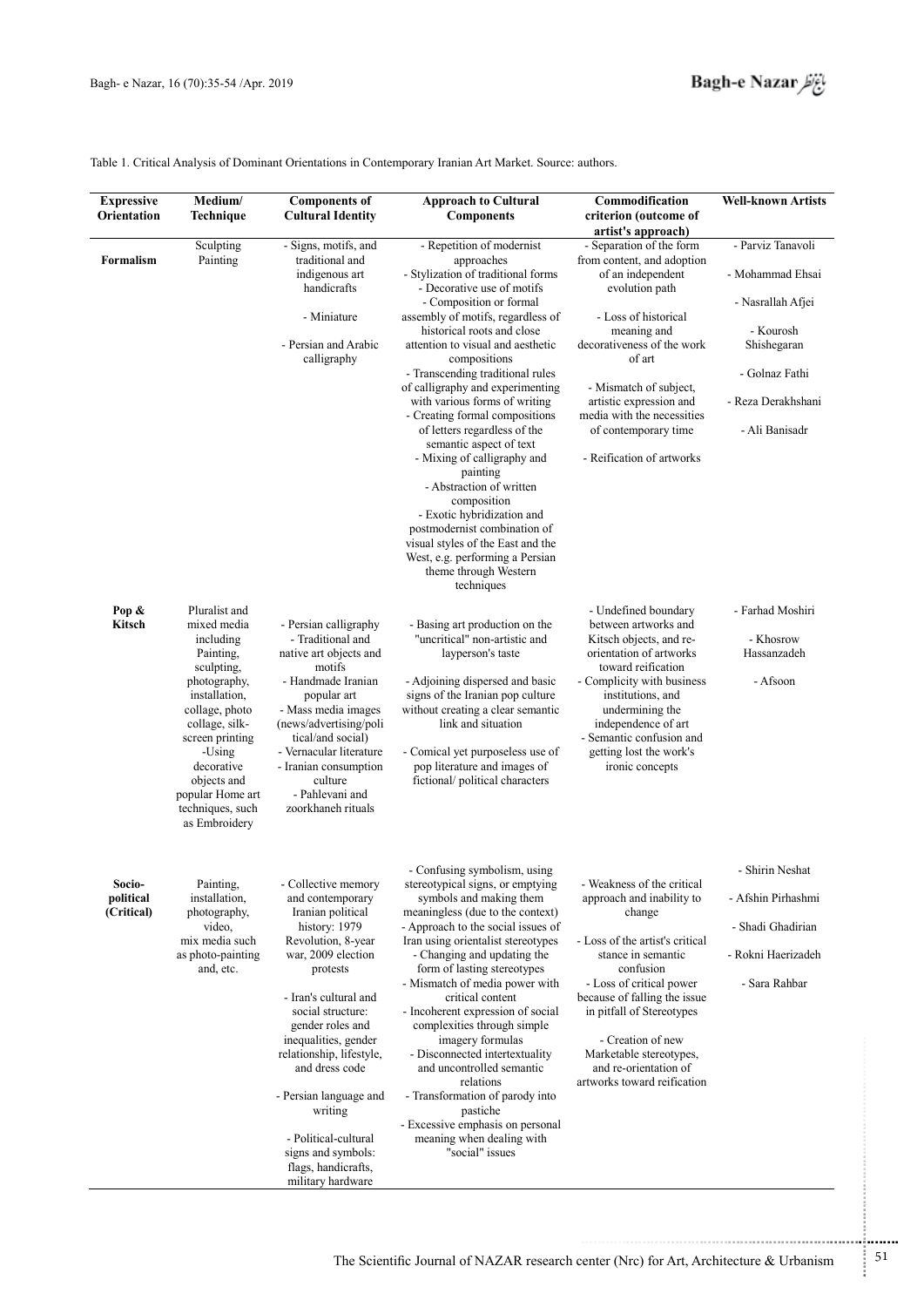The power of capitalism and its solid structures is undeniable, but what is the artist's mission in this historical context and how can he/she play a more effective role? As emphasized by Jameson and other scholars, combating the existing form of commodification is primarily possible through knowledge and understanding of the complex and changing structures of globalizing capitalism. Through vigilance and a better understanding of the models of action, it is possible to adopt an alternative approach and restore the central role of art, i.e. making a difference and creating social change. In case contemporary Iranian artists intend to rely on the Iranian cultural identity for their presence in the global arena, they should give it a temporally suitable historical meaning, and define it in relation with individual identity and global identity. In the contemporary, speaking about cultural identity is meaningful only when the artworks simultaneously involve the artist's personal point of view (individual identity), as the holder of a special kind of knowledge of the world, and the ability to express it effectively. What an artist is willing to share and express is valuable when it is essential and worthwhile for the global community (global identity) regardless of geographical demarcation (Table1).

### Endnote

52

1. Cultural identity includes such components as language (written) and spoken), faith (religion and denomination), cultural geography, history and cultural memory (material heritage [e.g. monuments] and objects], spirituality [rituals and liturgy]), and social system (educational system, family system, economic system, cultural system, political and legal systems). (Ashna & Roohani, 2010: 159). 2. Four visual arts markets emerge, which are fundamental to the competitive, strategic and structural analysis of the system of contemporary art. These are the avant-garde market, the classical contemporary market, the alternative market, and the junk market (Zorloni, 2016: 28).

3. Painting remains the central part of contemporary art. This continuity and life can be measured based on the total revenue of auction houses. According to the Art Price Report (2009-2010), nearly 67 percent of the total revenue of the contemporary global art market is from painting. (Zorloni, 2016: 93).

4. Source: https://www.christies.com/LotFinder/searchresults.aspx? searchtype=p&searchfrom=auctionresults&entry=iranian&sid=d75a 3a15-91e7-47e8-ad7d-8db575545b1a&selectedids=30%7c8116%7c 296&action=sort&sortby=ehigh (Access date: 5/23/2018)

5. Houshiary is a spiritualist artists who draws her inspiration from Persian poetry, especially Rumi, to create minimalist paintings.

6. In a more critical stance, Chandler and Munday (2011) defines exoticism as romanticization, fetishization, and/or commodification of ethnic, racial, or cultural otherness, and stresses that ethnocentric stereotyping marks the "other" by "difference".

7. Contemporary political critic, journalist, sociologist and researcher in the field of Iranian-Islamic culture.

8. Some of the most prominent and, of course, most expensive market artists today, such as Jeff Koons, Takashi Murakami, and Damien Hirst are pop artists.

9. Swarovski is an Austrian company known for its glass and crystal ornaments, jewelry, and luxury accessories.

10. Moshiri attracted great attention for his humorous use of signs that pointed to the "flamboyant" life of the bourgeois or rather "nouveau riche" Iranian class, however, the extent of criticism to this condition in his work is open to discussion.

11. Bonhams is a privately owned international auction house established in 1793. After Christie's auction house, Bonhams is the world's largest and most prestigious auction house for trade of fine arts, antiques, cars, and jewelry.

12. Orientalism in Edward Said's colonial studies refers to stereotypical imagery that the West has created about the East as the "other" to stabilize its power and position.

13. Any adaptation of earlier art styles can be called parody, though in the strictest sense parody is a conscious, ironic, or sardonic evocation of another artistic model (Makaryk, 2012: 437).

14. Pastiche: 1. media product that is created in imitation of another similar one; 2. text that is constructed with cluttered or mixed forms, associated primarily with postmodernism, which stresses collective or shared expression through a blend of borrowed styles. (Danesi,  $2009: 226-7$ ).

### **Reference list**

• Alexander, V. D. & Bowler, A. (2014). Art at the Crossroads: The Arts in Society and the Sociology of Art. Poetics, (43):  $1 - 19$ .

· Ashna, H. & Roohani, M. (2010). Iranian Cultural Identity: from Theoretical Perspective to Principles. Iranian Cultural Research. (12): 184-157.

• Babaie, S. (2011) Voices of Authority: Locating the "Modern" in "Islamic" Arts. Getty Research Journal, (3): 133-149.

Berdychevsky, L. (2015). Exoticism, tourism. In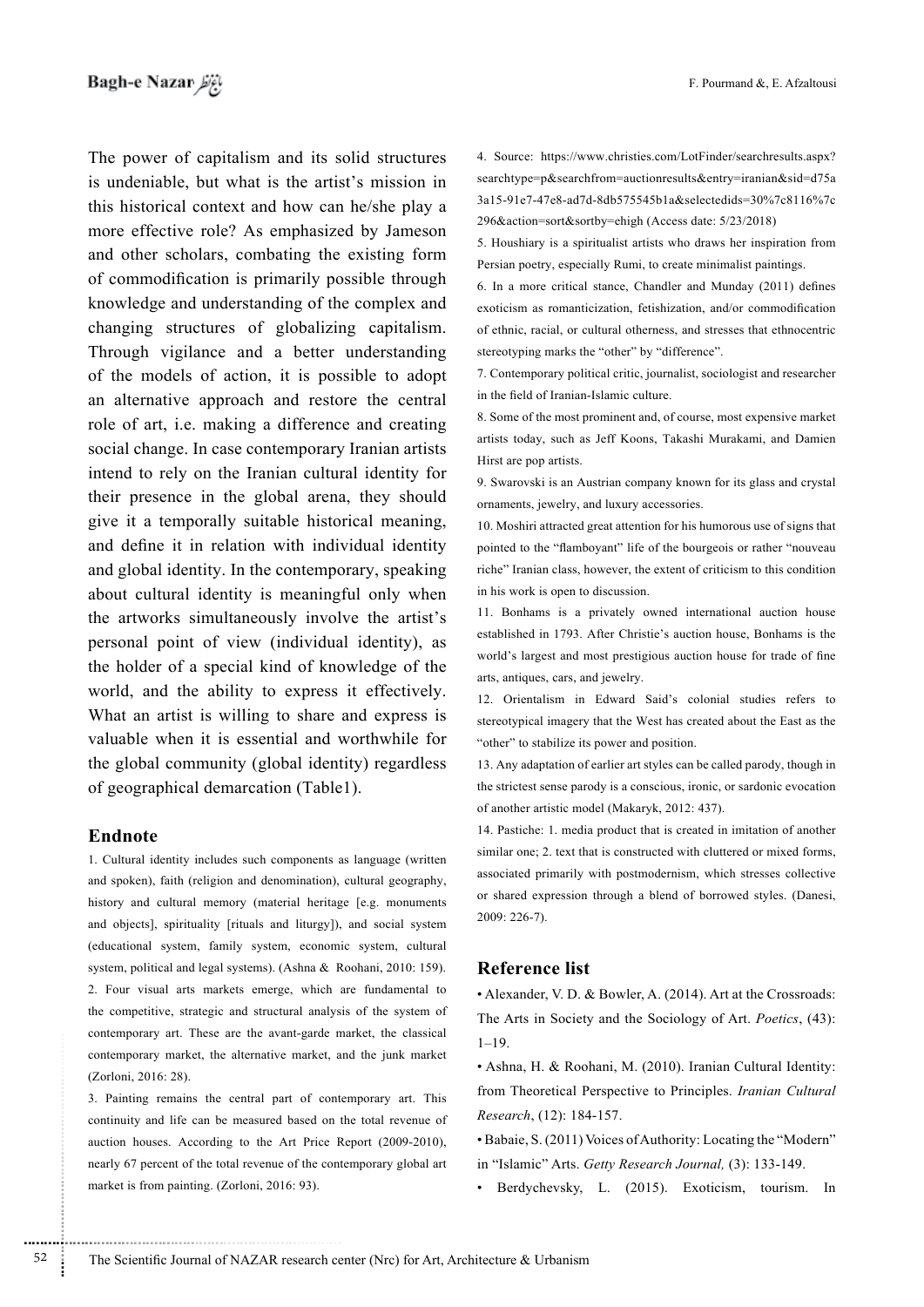Encyclopedia of Tourism. Edited by J. Jafari & H. Xiao. Cham: Springer.

• Chandler, D. & Munday, R. (2011). *A Dictionary of Media* .Oxford :Oxford .*Communication and*

• Chilvers, I. & Glaves-Smith, J. (2009). *A Dictionary of* Modern and Contemporary Art. Oxford: Oxford.

 $\bullet$  Comaroff, J. & Comaroff, J. (2009). Ethnicity, Inc. Chicago: University of Chicago Press.

 $\cdot$  Danesi, M. (2009). *Dictionary of Media and Communications*. New York: Routledge.

• Eagleton, T. (2004). Marxism and literary criticism. Translated by A. Masoum-Beigi. Tehran: Digar.

• Eshghi, A. D. (2011). The Iranian Contemporary Art Market: Market Influences and Patronage. A thesis For the Master's Degree in Art Business. New York: Sotheby's Institute of Art. Michigan: ProQuest LLC.

• Farzin, M. (2014). Of Bombs and Barks. *In: Rokni* Haerizadeh: Fictionville. Edited by Farzin, M., Kukielski, T., Mohebbi, S. & Azimi, N. London: Koenig Books.

• Fisher, J. (2005). The Syncretic Turn: Cross-cultural Practices in the Age of Multiculturalism. In: *Theory in* Contemporary Art since 1985, Edited by Z. Kocur & Leung, S. Oxford: BlackWell.

• Foroutani, S. (2015). *The Iranian Modern and Contemporary* Art Market post-2008. Thesis for the Master's Degree in Art Business. New York: Sotheby's Institute of Art. Michigan: ProQuest LLC.

• Huggan, G. (2001). The Postcolonial Exotic: Marketing the Margins. New York: Routledge.

• Jameson, F. (1998). The Cultural Turn: Selected Writings on the Postmodern 1983-1998. London: Verso.

• Jameson, F. (2007). Postmodernism, or, the cultural logic of late capitalism. Translated by M. Mohammadi. In Postmodernism, or, The Cultural Logic of Late Capitalism (Researches). Tehran: Hermes.

vis Exoticism in Contemporary Iranian Art. *Iranian Studies*, • Keshmirshekan, H. (2010). The Question of Identity vis-a-43 (4): 489-512.

• Keshmirshekan, H. (2015). Honar- e moaser- e Iran: risheha va didgahha- y novin [Contemporary Iranian Art: Roots and New Perspectives].Tehran: Nazar.

• Khatib, L. (2013). *Image Politics in the Middle East: The* Role of the Visual in Political Struggle. London: I.B.Tauris.

• Lee, K. (2018). Neoliberal Marketization of Global Contemporary Visual Art Worlds: Changes in Valuations and the Scope of Local and Global Markets. In: Art and *the Challenge of Markets: From Commodification of Art to* Artistic Critiques of Capitalism. Edited by V. Alexander, S. Hägg, S. Häyrynen & E. Sevänen. Cham: Springer Nature.

• Makaryk, I. R. (2011). *Encyclopedia of contemporary* literary theory: approaches, scholars, terms . Translated by Mohajer, M. & Nabavi, M. Tehran: Agah.

• Millet, C. (2016). Review on Ali Banisadr at Thaddeaus Ropac. Art Press. March Issue (23). Available from: https:// www.pressreader.com/france/art-press/.../281599534550200 (Accessed: 6/27/2018)

• Milner, A., & Browitt, J. (2015). Contemporary cultural theory: an introduction. Translated by J. Mohammadi. Tehran: .Ghoghnoos

**• Mosquera, G. (2001).** New Cuban Art Y2K, In: Art Cuba: The New Generation. Edited by H. Block. Translated by C. Franzen. New York: Harry N. Abrams.

• Nakjavani, E. (2017). *Koorosh Shishegaran: The Art of* Altruism. (Review of the book Koorosh Shishegaran: The Art of Altruism). Iranian Studies. London: Saqi Books.

• Nayar, P. K. (2015). The Postcolonial Studies Dictionary. Sussex: Wiley.

• Negri, A. & Hardt, M. (2012). *Empire*. Translated by Najafzadeh, S. Tehran: Ghasidehsara.

• Riccioni, I. (2018). Art, Capitalist Markets, and Society: Insights and Reflections on Contemporary Art. In: Art and *the Challenge of Markets: From Commodification of Art to* Artistic Critiques of Capitalism. Edited by V. Alexander, S. Hägg, S. Häyrynen, E. Sevänen. Cham: Springer Nature.

• Roberts, A. (2007). Fredric Jamson. Translated by Valizadeh, V. Tehran: Ney.

• Sevänen, E. (2018). Capitalist Economy as a Precondition and Restraint of Modern and Contemporary Art Worlds. In: Art and the Challenge of Markets: From Commodification of Art to Artistic Critiques of Capitalism. Edited by V. Alexander, S. Hägg, S. Häyrynen & E. Sevänen. Cham: Springer Nature. • Shepherd, R. (2002). Commodification, culture and tourism. *Tourist Studies*, 2(2): 183-201.

• Smith, Ph. (2004). *Cultural theory: an introduction*. Translated by H. Pouyan Tehran: Dftar- e pajuheshha- ye .farhangi

.......... ....... ........ ........... ...... ....... ........ .......... ...........

The Scientific Journal of NAZAR research center (Nrc) for Art, Architecture & Urbanism  $\frac{53}{53}$